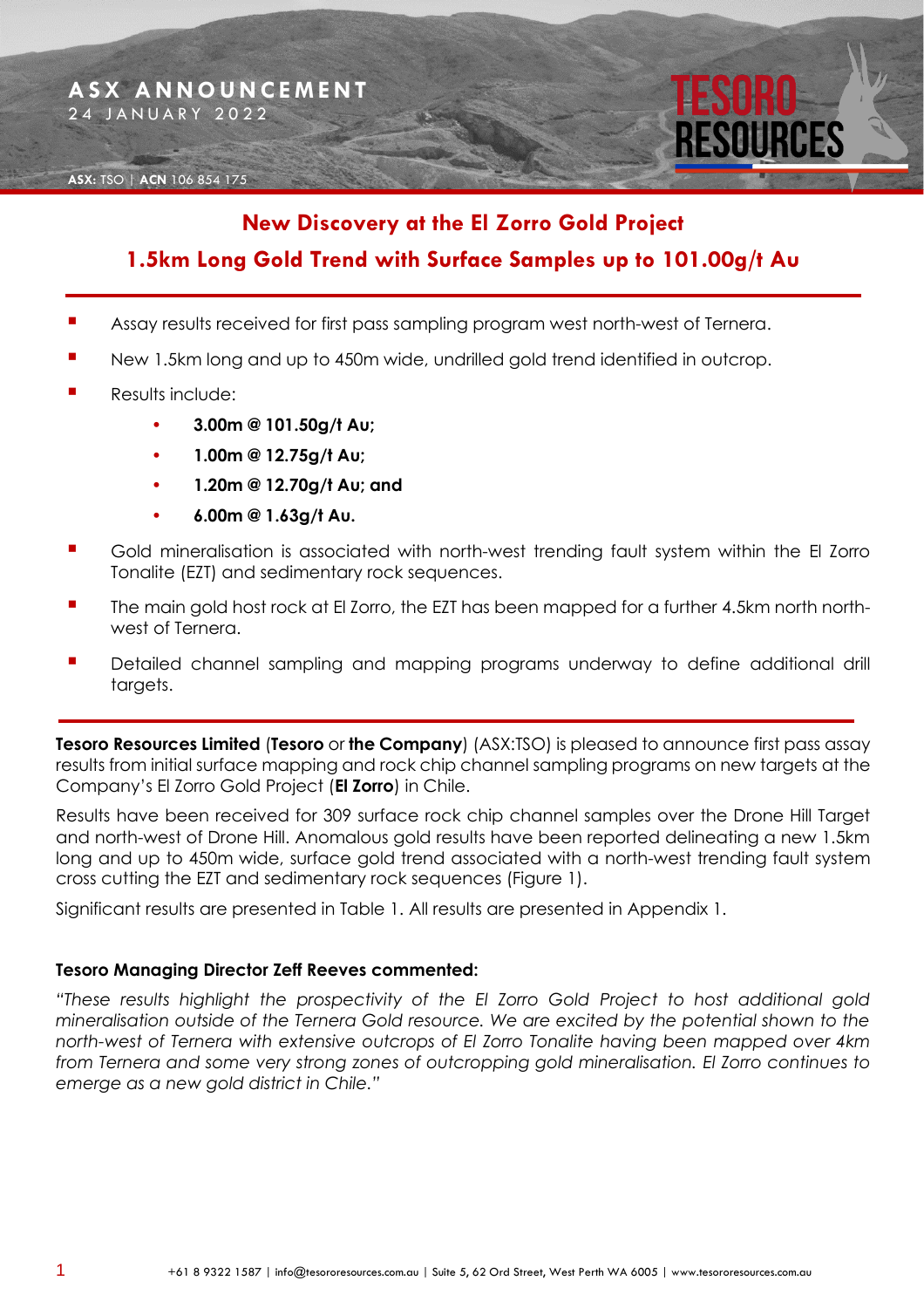

*Figure 1: El Zorro Geology map and channel sampling locations of significant results highlighting a newly discovered 1.5km gold trend. Mapped El Zorro Tonalite in pale pink. PSAD565 19S datum.*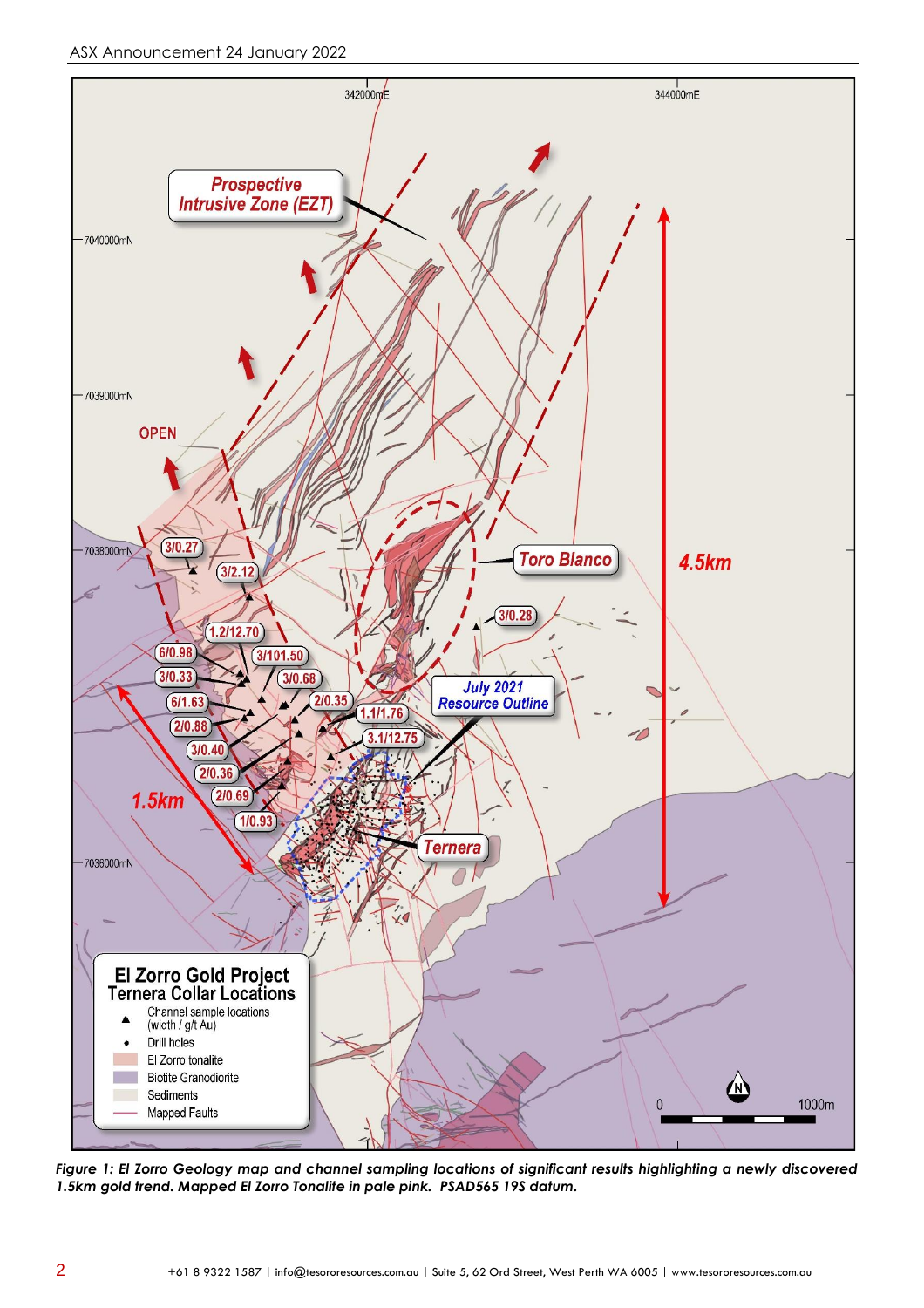| TRENCH_ID                                           | Sample ID                       | UTM_E  | UTM_N                 | <b>Projection</b> | <b>FROM</b> | TO         | width (m) | Au ppm |
|-----------------------------------------------------|---------------------------------|--------|-----------------------|-------------------|-------------|------------|-----------|--------|
| TR78_DH                                             | 32574                           |        | 341492 7036655 PSAD56 |                   | 28.00       | 30.00      | 2.00      | 0.69   |
| TR71 DH                                             | 32474                           | 341765 | 7036674   PSAD56      |                   | 3.00        | 4.00       | 1.00      | 12.75  |
| TR67 DH                                             | 32282                           |        | 341209 7036931 PSAD56 |                   | 0.00        | 2.00       | 2.00      | 0.88   |
| <b>TR65_DH</b>                                      | 32280                           |        | 341453 7036494 PSAD56 |                   | 0.00        | 1.00       | 1.00      | 0.93   |
| <b>TR52_DH</b>                                      | 31992                           | 341221 | 7037167 PSAD56        |                   | 0.00        | 1.20       | 1.20      | 12.70  |
| TR50 DH                                             | 31990                           |        | 341558 7036824 PSAD56 |                   | 0.00        | 1.20       | 1.20      | 0.25   |
| TR49_DH                                             | 31989                           | 341715 | 7036864 PSAD56        |                   | 0.00        | 1.10       | 1.10      | 1.76   |
| TR47 DH                                             | 31986                           | 341530 | 7036917   PSAD56      |                   | 0.00        | 1.20       | 1.20      | 0.36   |
| TR0568_COQ_A                                        | TRC199143 341184 7037215 PSAD56 |        |                       |                   | 15.00       | 18.00      | 3.00      | 0.23   |
| tro564 COQ A                                        | TRC199117                       |        | 341195 7037150 PSAD56 |                   | 30.00       | 33.00 3.00 |           | 0.33   |
| TR0563_COQ_A  TRC199098 341318 7037049  PSAD56      |                                 |        |                       |                   | 18.00       | 21.00      | 3.00      | 101.50 |
| TR0560_COQ_A  TRC199071                             |                                 | 341216 | 7036928 PSAD56        |                   | 0.00        | 6.00       | 6.00      | 1.63   |
| TR0559_COQ_A  TRC199063 341255 7036960 PSAD56       |                                 |        |                       |                   | 0.00        | 3.00       | 3.00      | 0.21   |
| TR0554_COQ_A  TRC199038 341457 7037002 PSAD56       |                                 |        |                       |                   | 0.00        | 3.00       | 3.00      | 0.40   |
| TR0552 COQ A TRC199032 341477                       |                                 |        | 7037014 PSAD56        |                   | 0.00        | 3.00       | 3.00      | 0.68   |
| TR0477_COQ_A  TRC099851  340879  7037869  PSAD56    |                                 |        |                       |                   | 3.00        | 6.00       | 3.00      | 0.27   |
| TR0470 COQ A  TRC099834   341241                    |                                 |        | 7037706 PSAD56        |                   | 0.00        | 3.00       | 3.00      | 2.12   |
| tr0465 COQ A                                        | TRC099822 341219                |        | 7037179               | PSAD56            | 6.00        | 12.00      | 6.00      | 0.98   |
| TR0390_COQ_A  TRC099479   342700   7037512   PSAD56 |                                 |        |                       |                   | 3.00        | 6.00       | 3.00      | 0.28   |

*Table 1: Significant channel sampling results reported in this announcement, results are uncut, no top cut has been applied. All new channel sampling results are presented in Appendix 1.*

#### **RESULTS DISCUSSION**

First pass geological mapping and sampling has identified a new 1.5km long gold trend with continuous gold anomalism returned from sampling the western margin of the Ternera Gold Deposit, through the Drone Hill Prospect and open to the north-west.

High grade channel sample results are associated with a major north-west trending fault system up to 450m wide, which is interpreted to have acted as a conduit for gold bearing fluids. Faults are mineralised within sedimentary rocks and the main gold host rock at El Zorro, the EZT.

In addition extensive outcrops of the favourable EZT have been mapped continuously up to 4.5km north of the Ternera Gold Deposit. The Company believes this further highlights the significant gold prospectivity that exists at El Zorro with excellent potential for additional gold mineralisation outside of Ternera.

The gold mineralisation identified and the mapped EZT is open to the west and the north. Additional mapping and sampling programs are currently underway to define further drill targets.

Authorised by the Board of Tesoro Resources Limited.

### **For more information:**

#### **Company:**

Zeff Reeves Managing Director Tesoro Resources Limited +61 8 9322 1587

**Investors:** Peter Taylor NWR Communications +61 (0) 412 036 231 [peter@nwrcommunications.com.au](mailto:peter@nwrcommunications.com.au)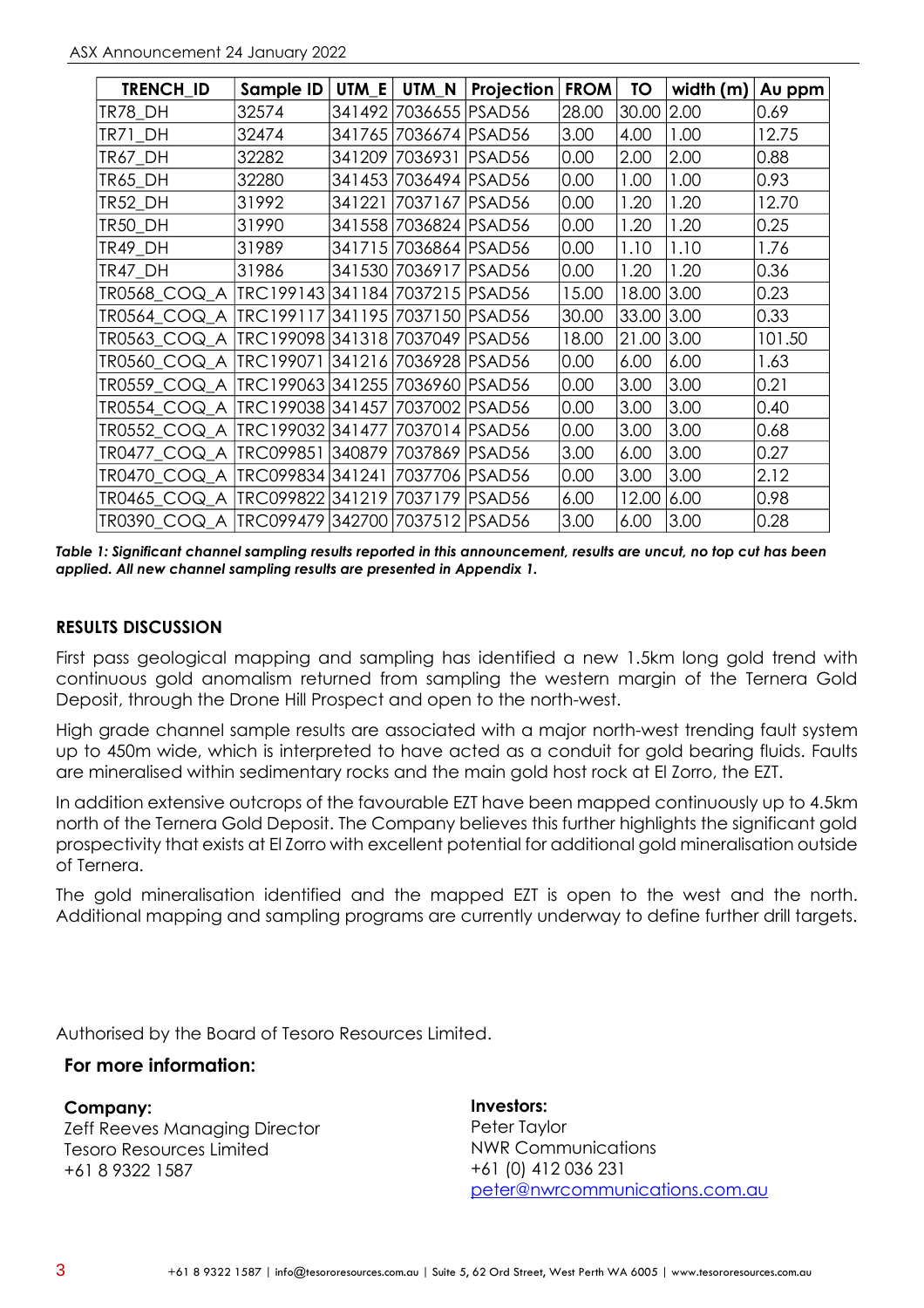## **About Tesoro**

Tesoro Resources Limited was established with a strategy of acquiring, exploring, and developing mining projects in the Coastal Cordillera region of Chile. The Coastal Cordillera region is host to multiple world class copper and gold mines, has well established infrastructure, service providers and an experienced mining workforce. Large areas of the Coastal Cordillera remain unexplored due to the unconsolidated nature of mining concession ownership, but Tesoro, via its in-country network and experience has been able secure rights to a district scale gold project in-line with the Company's strategy. Tesoro's 95% owned Chilean subsidiary owns 85% of the El Zorro Gold Project.

## **Competent Persons Statement**

The information in this report that relates to Exploration Results is based on information compiled by Mr Zeffron Reeves (B App Sc (Hons) Applied Geology) MBA, MAIG). Mr Reeves is a member of the Australian Institute of Geoscientists and a Director and shareholder of the Company. Mr Reeves has sufficient experience that is relevant to the style of mineralisation and type of deposit under consideration and to the activity which he is undertaking to qualify as a Competent Person as defined in the 2012 Edition of the Australasian Code for Reporting of Exploration Results, Mineral Resources and Ore Reserves. Mr Reeves consents to the inclusion in this report of the matters based on this information in the form and context in which it appears.

The information in this report that relates to Mineral Resources is based on information compiled by Mr Daniel Saunders, a Competent Person who is a Member of The Australasian Institute of Mining and Metallurgy. Mr Saunders is a full-time employee of Cube Consulting Pty Ltd, acting as independent consultants to Tesoro Resources Limited. Mr Saunders has sufficient experience that is relevant to the style of mineralisation and type of deposit under consideration, and to the activity being undertaken to qualify as a Competent Person as defined in the 2012 Edition of the Australasian Code for Reporting of Exploration Results, Mineral Resources and Ore Reserves. The Company confirms that it is not aware of any new information or data that materially affects the Mineral Resource information included in the original announcement on 28 July 2021 and all material assumptions and technical parameters underpinning the estimates in the original announcement continue to apply and have not materially changed. The Company confirms that the form and context in which the applicable Competent Persons' findings are presented have not been materially modified from the original announcement.

## **Future Performance**

This announcement may contain certain forward-looking statements and opinion. Forward-looking statements, including projections, forecasts and estimates, are provided as a general guide only and should not be relied on as an indication or guarantee of future performance and involve known and unknown risks, uncertainties, assumptions, contingencies and other important factors, many of which are outside the control of the Company and which are subject to change without notice and could cause the actual results, performance or achievements of the Company to be materially different from the future results, performance or achievements expressed or implied by such statements. Past performance is not necessarily a guide to future performance and no representation or warranty is made as to the likelihood of achievement or reasonableness of any forward-looking statements or other forecast. Nothing contained in this announcement, nor any information made available to you is, or and shall be relied upon as, a promise, representation, warranty or guarantee as to the past, present or the future performance of Tesoro.

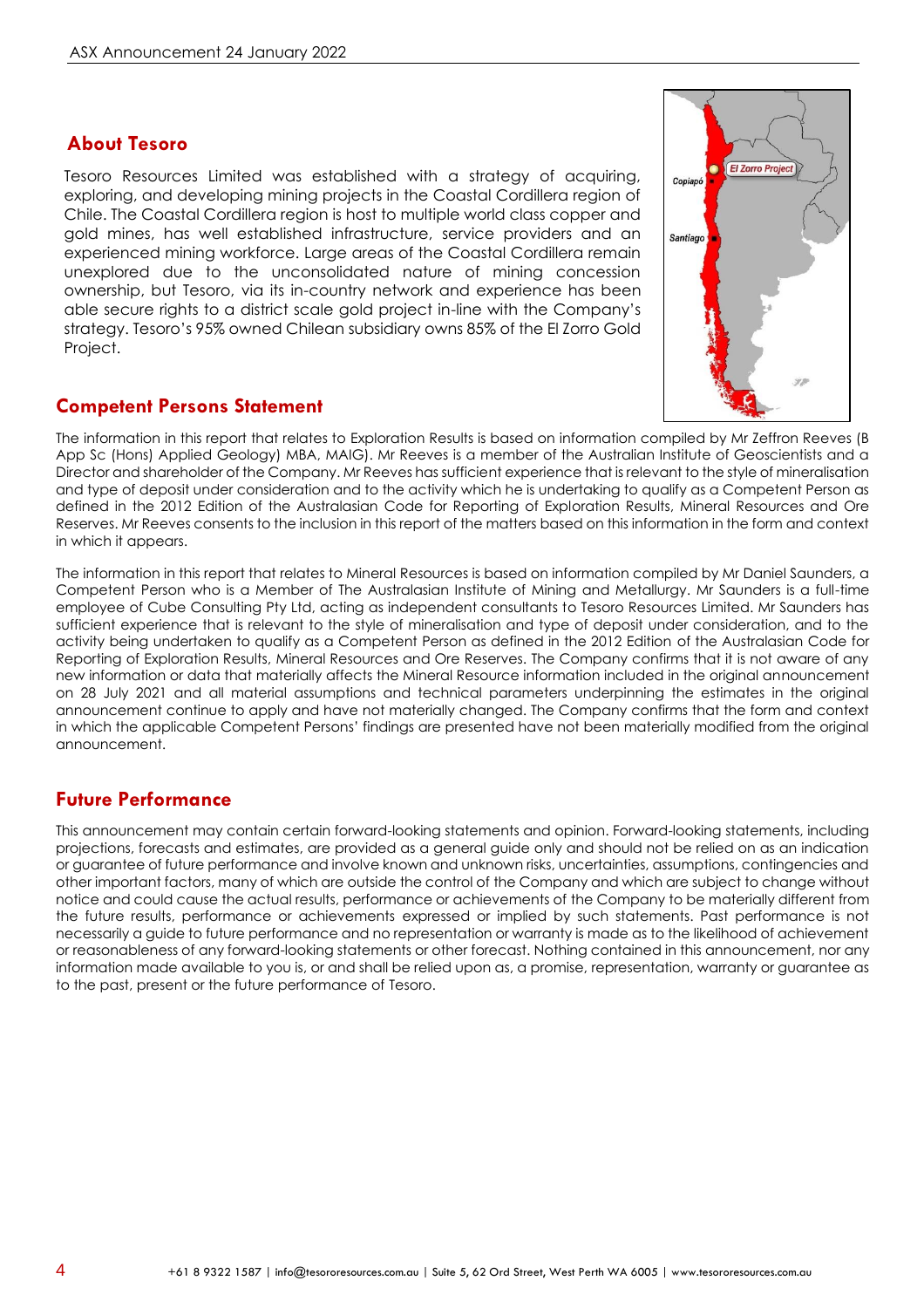# **APPENDIX 1 – CHANNEL SAMPLING INFORMATION**

| TRENCH_ID                       | UTM E            | UTM_N                                          | Projection       | <b>FROM</b>   | ΙЮ             | width (m)    | Sample ID              | Au ppm         | <b>TRENCH ID</b>                 | UTM E            | UTM_N                                          | Projection       | <b>FROM</b>  | TO            | width (m) Sample ID |                        | Au ppm         |
|---------------------------------|------------------|------------------------------------------------|------------------|---------------|----------------|--------------|------------------------|----------------|----------------------------------|------------------|------------------------------------------------|------------------|--------------|---------------|---------------------|------------------------|----------------|
| TR0449 COQ A                    | 342080           | 7037275                                        | PSAD56           | 0.00          | 3.00           | 3.00         | TRC099757              | 0.005          | TR0476 COQ A                     | 340871           | 7037769                                        | PSAD56           | 0.00         | 3.00          | 3.00                | TRC099845              | 0.005          |
| TR0449 COQ A                    | 342078           | 7037274 PSAD56                                 |                  | 3.00          | 6.00           | 3.00         | TRC099758              | 0.005          | TR0476 COQ A                     | 340873           | 7037766                                        | PSAD56           | 3.00         | 6.00          | 3.00                | TRC099846              | 0.01           |
| TR0449 COQ A                    | 342076           | 7037273 PSAD56                                 |                  | 6.00          | 9.00           | 3.00         | TRC099759              | 0.005          | TR0476 COQ A                     | 340875           | 7037763                                        | PSAD56           | 6.00         | 9.00          | 3.00                | TRC099847              | 0.005          |
| TR0449 COQ A                    | 342074           | 7037272 PSAD56<br>7037271                      |                  | 9.00          | 12.00          | 3.00         | TRC099760<br>TRC099762 | 0.01           | TR0476 COQ A                     | 340877           | 7037760                                        | PSAD56           | 9.00         | 12.00         | 3.00                | TRC099848              | 0.01           |
| TR0449 COQ A<br>TR0449 COQ A    | 342071<br>342068 | 7037270 PSAD56                                 | PSAD56           | 12.00<br>5.00 | 15.00<br>18.00 | 3.00<br>3.00 | TRC099763              | 0.005<br>0.005 | TR0477 COQ A<br>TR0477 COQ A     | 340876<br>340879 | 7037872<br>7037869                             | PSAD56<br>PSAD56 | 0.00<br>3.00 | 3.00<br>6.00  | 3.00<br>3.00        | TRC099850<br>TRC099851 | 0.005<br>0.27  |
| TR0449 COQ A                    | 342065           | 7037270 PSAD56                                 |                  | 8.00          | 21.00          | 3.00         | TRC099764              | 0.02           | <b>TR0477 COQ A</b>              | 340882           | 7037866                                        | PSAD56           | 6.00         | 9.00          | 3.00                | TRC099852              | 0.02           |
| TR0449 COQ A                    | 342062           | 7037269                                        | PSAD56           | 21.00         | 24.00          | 3.00         | TRC099765              | 0.01           | TR0478 COQ A                     | 340857           | 7037945                                        | PSAD56           | 0.00         | 3.00          | 3.00                | TRC099853              | 0.005          |
| TR0449 COQ A                    | 342059           | 7037269                                        | PSAD56           | 24.00         | 27.00          | 3.00         | TRC099766              | 0.005          | TR0479 COQ A                     | 340842           | 7038020                                        | PSAD56           | 0.00         | 3.00          | 3.00                | TRC099854              | 0.005          |
| TR0449_COQ_A                    | 342056           | 7037268                                        | PSAD56           | 27.00         | 30.00          | 3.00         | TRC099767              | 0.02           | TR0479_COQ_A                     | 340843           | 7038017                                        | PSAD56           | 3.00         | 6.00          | 3.00                | TRC099855              | 0.005          |
| TR0449_COQ_A                    | 342053           | 7037268                                        | PSAD56           | 30.00         | 33.00          | 3.00         | TRC099768              | 0.01           | TR0479_COQ_A                     | 340844           | 7038014                                        | PSAD56           | 6.00         | 9.00          | 3.00                | TRC099856              | 0.01           |
| TR0449_COQ_A                    | 342050           | 7037267                                        | PSAD56           | 33.00         | 36.00          | 3.00         | TRC099770              | 0.02           | TR0479_COQ_A                     | 340846           | 7038011                                        | PSAD56           | 9.00         | 12.00         | 3.00                | TRC099858              | 0.005          |
| TR0450_COQ_A                    | 341960           | 7037252                                        | PSAD56           | 0.00          | 3.00           | 3.00         | TRC099771              | 0.01           | TR0480_COQ_A                     | 340871           | 7038079                                        | PSAD56           | 0.00         | 3.00          | 3.00                | TRC099859              | 0.02           |
| TR0450_COQ_A                    | 341960           | 7037255                                        | PSAD56           | 3.00          | 6.00           | 3.00         | TRC099772              | 0.005          | TR0480_COQ_A                     | 340871           | 7038076                                        | PSAD56           | 3.00         | 6.00          | 3.00                | TRC099860              | 0.005          |
| TR0451_COQ_A<br>TR0451_COQ_A    | 341915<br>341914 | 7037119<br>7037122                             | PSAD56<br>PSAD56 | 0.00<br>3.00  | 3.00<br>6.00   | 3.00<br>3.00 | TRC099773<br>TRC099774 | 0.02<br>0.005  | _COQ_A<br>TR0481<br>TR0482_COQ_A | 340973<br>341021 | 7038131<br>7038161                             | PSAD56<br>PSAD56 | 0.00<br>0.00 | 3.00<br>3.00  | 3.00<br>3.00        | TRC099861<br>TRC099862 | 0.01<br>0.01   |
| TR0451_COQ_A                    | 341913           | 7037125                                        | PSAD56           | 6.00          | 9.00           | 3.00         | TRC099775              | 0.005          | TR0482_COQ_A                     | 341020           | 7038157                                        | PSAD56           | 3.00         | 6.00          | 3.00                | TRC099863              | 0.12           |
| COQ A<br>TR0451                 | 341912           | 7037128                                        | PSAD56           | 9.00          | 12.00          | 3.00         | TRC099776              | 0.005          | TR0483_COQ_A                     | 340551           | 7037964                                        | PSAD56           | 0.00         | 2.00          | 2.00                | TRC099864              | 0.01           |
| TR0452 COQ A                    | 341820           | 7037042                                        | PSAD56           | 0.00          | 2.00           | 2.00         | TRC099778              | 0.01           | TR0484_COQ_A                     | 340693           | 7037862                                        | PSAD56           | 0.00         | 2.00          | 2.00                | TRC099866              | 0.01           |
| TR0453_COQ A                    | 341693           | 7036943                                        | PSAD56           | 0.00          | 3.00           | 3.00         | TRC099779              | 0.005          | TR0485 COQ A                     | 340849           | 7038124                                        | PSAD56           | 0.00         | 3.00          | 3.00                | TRC099867              | 0.005          |
| TR0453 COQ A                    | 341696           | 7036946                                        | PSAD56           | 3.00          | 6.00           | 3.00         | TRC099780              | 0.01           | TR0485 COQ A                     | 340851           | 7038122                                        | PSAD56           | 3.00         | 6.00          | 3.00                | TRC099868              | 0.01           |
| TR0453 COQ A                    | 341699           | 7036949                                        | PSAD56           | 6.00          | 9.00           | 3.00         | TRC099781              | 0.01           | TR0485_COQ_A                     | 340853           | 7038120                                        | PSAD56           | 6.00         | 9.00          | 3.00                | TRC099869              | 0.01           |
| TR0453 COQ A                    | 341702           | 7036952                                        | PSAD56           | 9.00          | 12.00          | 3.00         | TRC099782              | 0.005          | TR0485 COQ A                     | 340855           | 7038118                                        | PSAD56           | 9.00         | 12.00         | 3.00                | TRC099870              | 0.005          |
| TR0454 COQ A                    | 341637           | 7036808                                        | PSAD56           | 0.00          | 3.00           | 3.00         | TRC099783              | 0.005          | TR0485 COQ A                     | 340857           | 7038116                                        | PSAD56           | 12.00        | 15.00         | 3.00                | TRC099871              | 0.005          |
| TR0454 COQ A                    | 341637           | 7036811                                        | PSAD56           | 3.00          | 6.00           | 3.00         | TRC099784              | 0.005          | TR0487 COQ A                     | 342152           | 7037999                                        | PSAD56           | 0.00         | 3.00          | 3.00                | TRC099874              | 0.1            |
| TR0454 COQ A                    | 341638           | 7036814 PSAD56                                 |                  | 6.00          | 9.00           | 3.00         | TRC099786<br>TRC099787 | 0.03           | TR0488 COQ A                     | 341947           | 7038146                                        | PSAD56           | 0.00         | 3.00          | 3.00                | TRC099875              | 0.005          |
| TR0454 COQ A<br>TR0455 COQ A    | 341638<br>340917 | 7036816<br>7037506                             | PSAD56<br>PSAD56 | 9.00<br>0.00  | 12.00<br>2.00  | 3.00<br>2.00 | TRC099788              | 0.1<br>0.005   | TR0489 COQ A<br>TR0490 COQ A     | 341691<br>341527 | 7038248<br>7038263                             | PSAD56<br>PSAD56 | 0.00<br>0.00 | 3.00<br>3.00  | 3.00<br>3.00        | TRC099876<br>TRC099877 | 0.005<br>0.005 |
| TR0456 COQ A                    | 340958           | 7037537                                        | PSAD56           | 0.00          | 3.00           | 3.00         | TRC099789              | 0.005          | TR0490 COQ A                     | 341529           | 7038264                                        | PSAD56           | 3.00         | 6.00          | 3.00                | TRC099878              | 0.005          |
| TR0456 COQ A                    | 340956           | 7037535                                        | PSAD56           | 3.00          | 6.00           | 3.00         | TRC099790              | 0.005          | TR0491<br>_COQ_A                 | 341454           | 7038272                                        | PSAD56           | 0.00         | 3.00          | 3.00                | TRC099879              | 0.005          |
| TR0456 COQ A                    | 340954           | 7037533 PSAD56                                 |                  | 6.00          | 9.00           | 3.00         | TRC099791              | 0.005          | TR0491_COQ_A                     | 341450           | 7038271                                        | PSAD56           | 3.00         | 6.00          | 3.00                | TRC099880              | 0.08           |
| TR0456_COQ_A                    | 340952           | 7037531                                        | PSAD56           | 9.00          | 12.00          | 3.00         | TRC099792              | 0.005          | TR0491<br>COQ_A                  | 341448           | 7038271                                        | PSAD56           | 6.00         | 9.00          | 3.00                | TRC099882              | 0.07           |
| TR0456_COQ_A                    | 340950           | 7037529                                        | PSAD56           | 12.00         | 15.00          | 3.00         | TRC099794              | 0.005          | TR0492 COQ A                     | 341296           | 7038326                                        | PSAD56           | 0.00         | 3.00          | 3.00                | TRC099883              | 0.02           |
| TR0456_COQ_A                    | 340948           | 7037527                                        | PSAD56           | 5.00          | 18.00          | 3.00         | TRC099795              | 0.005          | TR0493 COQ A                     | 341032           | 7038398                                        | PSAD56           | 0.00         | 3.00          | 3.00                | TRC099884              | 0.01           |
| TR0456_COQ_A                    | 340946           | 7037525                                        | PSAD56           | 18.00         | 21.00          | 3.00         | TRC099796              | 0.005          | TR0494 COQ A                     | 341021           | 7038395                                        | PSAD56           | 0.00         | 3.00          | 3.00                | TRC099885              | 0.01           |
| TR0456_COQ_A                    | 340944           | 7037522                                        | PSAD56           | 21.00         | 24.00          | 3.00         | TRC099797              | 0.005          | TR0494_COQ_A                     | 341018           | 7038398                                        | PSAD56           | 3.00         | 6.00          | 3.00                | TRC099886              | 0.01           |
| TR0457_COQ_A<br>TR0458 COQ A    | 341054<br>341128 | 7037504 PSAD56<br>7037497                      | PSAD56           | 0.00<br>0.00  | 3.00<br>3.00   | 3.00<br>3.00 | TRC099798<br>TRC099799 | 0.005<br>0.005 | TR0494_COQ_A<br>TR0494 COQ A     | 341015<br>341012 | 7038401<br>7038403                             | PSAD56<br>PSAD56 | 6.00<br>9.00 | 9.00<br>12.00 | 3.00<br>3.00        | TRC099887<br>TRC099888 | 0.01<br>0.01   |
| TR0458_COQ_A                    | 341128           | 7037496                                        | PSAD56           | 3.00          | 6.00           | 3.00         | TRC099800              | 0.005          | TR0495_COQ_A                     | 342128           | 7037989                                        | PSAD56           | 0.00         | 3.00          | 3.00                | TRC099890              | 0.005          |
| TR0458 COQ A                    | 341129           | 7037494                                        | PSAD56           | 6.00          | 9.00           | 3.00         | TRC099802              | 0.005          | TR0495 COQ A                     | 342130           | 7037986                                        | PSAD56           | 3.00         | 6.00          | 3.00                | TRC099891              | 0.005          |
| TR0459_COQ_A                    | 341152           | 7037510                                        | PSAD56           | 0.00          | 3.00           | 3.00         | TRC099803              | 0.03           | <b>TR0495 COQ A</b>              | 342132           | 7037983                                        | PSAD56           | 6.00         | 9.00          | 3.00                | TRC099892              | 0.005          |
| TR0459_COQ A                    | 341152           | 7037507                                        | PSAD56           | 3.00          | 6.00           | 3.00         | TRC099804              | 0.005          | TR0495 COQ A                     | 342135           | 7037980                                        | PSAD56           | 9.00         | 12.00         | 3.00                | TRC099893              | 0.005          |
| TR0459 COQ A                    | 341153           | 7037504                                        | PSAD56           | 6.00          | 9.00           | 3.00         | TRC099805              | 0.17           | <b>TR0496 COQ A</b>              | 341830           | 7038072                                        | PSAD56           | 0.00         | 3.00          | 3.00                | TRC099894              | 0.005          |
| TR0459_COQ A                    | 341153           | 7037501                                        | PSAD56           | 9.00          | 12.00          | 3.00         | TRC099806              | 0.005          | TR0496_COQ_A                     | 341833           | 7038069                                        | PSAD56           | 3.00         | 6.00          | 3.00                | TRC099895              | 0.005          |
| TR0459_COQ_A                    | 341154           | 7037498                                        | PSAD56           | 2.00          | 15.00          | 3.00         | TRC099807              | 0.005          | <b>IR0497_COQ_A</b>              | 341720           | 7038160                                        | PSAD56           | 0.00         | 3.00          | 3.00                | TRC099896              | 0.005          |
| TR0460_COQ A                    | 341217           | 7037496                                        | PSAD56           | 0.00          | 3.00           | 3.00         | TRC099808              | 0.02           | <b>FR0501</b><br>COQ_A           | 341865           | 7038373                                        | PSAD56           | 0.00         | 3.00          | 3.00                | TRC099903              | 0.005          |
| COQ A<br>TR0461                 | 340901           | 7037426<br>7037425                             | PSAD56           | 0.00          | 3.00           | 3.00         | TRC099810              | 0.01           | <b>TR0502_COQ_A</b>              | 341869           | 7038392                                        | PSAD56           | 0.00         | 3.00          | 3.00                | TRC099904              | 0.005          |
| TR0461_COQ_A<br>TR0461<br>COQ A | 340896<br>340894 | 7037425 PSAD56                                 | PSAD56           | 3.00<br>6.00  | 6.00<br>9.00   | 3.00<br>3.00 | TRC099811<br>TRC099812 | 0.01<br>0.01   | TR0503_COQ_A<br>TR0504_COQ_A     | 341842<br>341815 | 7038442<br>7038447                             | PSAD56<br>PSAD56 | 0.00<br>0.00 | 3.00<br>3.00  | 3.00<br>3.00        | TRC099906<br>TRC099907 | 0.01<br>0.01   |
| TR0462_COQ_A                    |                  | 340956 7037358 PSAD56                          |                  | 0.00          | 3.00           | 3.00         | TRC099813              | 0.005          | TR0505_COQ_A                     |                  | 341819 7038466 PSAD56                          |                  | 0.00         | 3.00          | 3.00                | TRC099908 0.005        |                |
| TR0462_COQ_A                    |                  | 340954 7037360 PSAD56                          |                  | 3.00          | 6.00           | 3.00         | TRC099814              | 0.005          | TR0505_COQ_A                     |                  | 341813 7038469 PSAD56                          |                  | 3.00         | 6.00          | 3.00                | TRC099909              | 0.02           |
| TR0463 COQ A                    | 340975           | 7037351 PSAD56                                 |                  | 0.00          | 3.00           | 3.00         | TRC099815              | 0.005          | TR0506_COQ_A                     | 341791           | 7038527 PSAD56                                 |                  | 0.00         | 2.00          | 2.00                | TRC099910              | 0.19           |
| TR0463_COQ_A                    | 340973           | 7037349 PSAD56                                 |                  | 3.00          | 6.00           | 3.00         | TRC099816              | 0.005          | TR0507_COQ_A                     | 341713           | 7038609 PSAD56                                 |                  | 0.00         | 3.00          | 3.00                | TRC099911              | 0.01           |
| TR0463_COQ_A                    | 340972           | 7037347 PSAD56                                 |                  | 6.00          | 9.00           | 3.00         | TRC099818              | 0.01           | TR0508_COQ_A                     | 341654           | 7038633 PSAD56                                 |                  | 0.00         | 3.00          | 3.00                | TRC099912              | 0.13           |
| TR0464_COQ_A                    | 341192           | 7037192 PSAD56                                 |                  | 0.00          | 3.00           | 3.00         | TRC099819              | 0.005          | TR0509_COQ_A                     | 341173           | 7038376                                        | PSAD56           | 0.00         | 2.00          | 2.00                | TRC099914              | 0.11           |
| TR0465_COQ_A                    |                  | 341213 7037185 PSAD56                          |                  | 0.00          | 3.00           | 3.00         | TRC099820              | 0.01           | TR0510_COQ_A                     | 340969           | 7038452 PSAD56                                 |                  | 0.00         | 3.00          | 3.00                | TRC099915              | 0.01           |
| TR0465_COQ_A                    |                  | 341216 7037182 PSAD56                          |                  | 3.00          | 6.00           | 3.00         | TRC099821              | 0.01           | TR0510_COQ_A                     | 340967           | 7038449 PSAD56                                 |                  | 3.00         | 6.00          | 3.00                | TRC099916              | 0.04           |
| TR0465_COQ_A<br>TR0465_COQ_A    |                  | 341219 7037179 PSAD56<br>341222 7037176 PSAD56 |                  | 6.00<br>9.00  | 9.00<br>12.00  | 3.00<br>3.00 | TRC099822<br>TRC099823 | 1.36<br>0.59   | TR0510_COQ_A<br>TR0511_COQ_A     | 340966<br>340917 | 7038447 PSAD56<br>7038518 PSAD56               |                  | 6.00<br>0.00 | 9.00<br>3.00  | 3.00<br>3.00        | TRC099917<br>TRC099918 | 0.01<br>0.01   |
| TR0466_COQ_A                    | 340937           | 7037534 PSAD56                                 |                  | 0.00          | 3.00           | 3.00         | TRC099824              | 0.005          | TR0511_COQ_A                     | 340919           | 7038519 PSAD56                                 |                  | 3.00         | 6.00          | 3.00                | TRC099919              | 0.01           |
| TR0467_COQ_A                    | 340974           | 7037557 PSAD56                                 |                  | 0.00          | 3.00           | 3.00         | TRC099826              | 0.005          | TR0511_COQ_A                     | 340922           | 7038521 PSAD56                                 |                  | 6.00         | 9.00          | 3.00                | TRC099920              | 0.01           |
| TR0467_COQ_A                    | 340973           | 7037554 PSAD56                                 |                  | 3.00          | 6.00           | 3.00         | TRC099827              | 0.005          | TR0512_COQ_A                     |                  | 340918 7038708 PSAD56                          |                  | 0.00         | 2.00          | 2.00                | TRC099922              | 0.02           |
| TR0467_COQ_A                    | 340972           | 7037551 PSAD56                                 |                  | 6.00          | 9.00           | 3.00         | TRC099828              | 0.005          | TR0513_COQ_A                     |                  | 341000 7038635 PSAD56                          |                  | 0.00         | 3.00          | 3.00                | TRC099923              | 0.01           |
| TR0467_COQ_A                    | 340971           | 7037548 PSAD56                                 |                  | 9.00          | 12.00          | 3.00         | TRC099829              | 0.005          | TR0513_COQ_A                     |                  | 341002 7038639 PSAD56                          |                  | 3.00         | 6.00          | 3.00                | TRC099924              | 0.005          |
| TR0467_COQ_A                    | 340969           | 7037545 PSAD56                                 |                  | 12.00         | 15.00          | 3.00         | TRC099830              | 0.005          | TR0514_COQ_A                     |                  | 342152 7038668 PSAD56                          |                  | 0.00         | 2.50          | 2.50                | TRC099925              | 0.005          |
| TR0468_COQ_A                    |                  | 341065 7037544 PSAD56                          |                  | 0.00          | 3.00           | 3.00         | TRC099831              | 0.005          | TR0514_COQ_A                     |                  | 342151 7038670 PSAD56                          |                  | 2.50         | 5.00          | 2.50                | TRC099926              | 0.005          |
| TR0469_COQ_A                    | 341229           | 7037666 PSAD56                                 |                  | 0.00          | 3.00           | 3.00         | TRC099832              | 0.005          | TR0529_COQ_A                     |                  | 341355 7038561 PSAD56                          |                  | 0.00         | 3.00          | 3.00                | TRC099957              | 0.01           |
| TR0470_COQ_A                    | 341241           | 7037706 PSAD56                                 |                  | 0.00          | 3.00           | 3.00         | TRC099834              | 2.12           | TR0530 COQ A                     | 341498           | 7038732 PSAD56                                 |                  | 0.00         | 3.00          | 3.00                | TRC099958              | 0.005          |
| TR0471_COQ A<br>TR0471_COQ_A    | 341207           | 7037722 PSAD56<br>341205 7037719 PSAD56        |                  | 0.00<br>3.00  | 3.00<br>6.00   | 3.00<br>3.00 | TRC099835<br>TRC099836 | 0.01<br>0.005  | TR0530 COQ A<br>TR0530_COQ_A     |                  | 341498 7038734 PSAD56<br>341498 7038736 PSAD56 |                  | 3.00<br>6.00 | 6.00<br>9.00  | 3.00<br>3.00        | TRC099959<br>TRC099960 | 0.005<br>0.005 |
| TR0471_COQ_A                    |                  | 341203 7037716 PSAD56                          |                  | 6.00          | 9.00           | 3.00         | TRC099837              | 0.005          | TR0531_COQ_A                     |                  | 341478 7038770 PSAD56                          |                  | 0.00         | 3.00          | 3.00                | TRC099962              | 0.03           |
| TR0472_COQ_A                    |                  | 340603 7038063 PSAD56                          |                  | 0.00          | 3.00           | 3.00         | TRC099838              | 0.01           | TR0531_COQ A                     |                  | 341476 7038770 PSAD56                          |                  | 3.00         | 6.00          | 3.00                | TRC099963 0.005        |                |
| TR0473_COQ_A                    | 340635           | 7038057 PSAD56                                 |                  | 0.00          | 3.00           | 3.00         | TRC099839              | 0.01           | TR0532_COQ_A                     | 341491           | 7038829 PSAD56                                 |                  | 0.00         | 3.00          | 3.00                | TRC099964              | 0.005          |
| TR0473_COQ_A                    |                  | 340634 7038055 PSAD56                          |                  | 3.00          | 6.00           | 3.00         | TRC099840              | 0.005          | TR0532_COQ_A                     |                  | 341488 7038831 PSAD56                          |                  | 3.00         | 6.00          | 3.00                | TRC099965 0.01         |                |
| TR0474_COQ_A                    | 340663           | 7038117 PSAD56                                 |                  | 0.00          | 3.00           | 3.00         | TRC099842              | 0.01           | TR0532 COQ A                     | 341486           | 7038834 PSAD56                                 |                  | 6.00         | 9.00          | 3.00                | TRC099966              | 0.01           |
| TR0474_COQ_A                    |                  | 340664 7038114 PSAD56                          |                  | 3.00          | 6.00           | 3.00         | TRC099843              | 0.01           | TR0533_COQ_A                     | 341567           | 7038906 PSAD56                                 |                  | 0.00         | 3.00          | 3.00                | TRC099967              | 0.03           |
| TR0475_COQ_A                    |                  | 340726 7038167 PSAD56                          |                  | 0.00          | 3.00           | 3.00         | TRC099844 0.01         |                | TR0533_COQ_A                     |                  | 341569 7038909 PSAD56                          |                  | 3.00         | 6.00          | 3.00                | TRC099968 0.02         |                |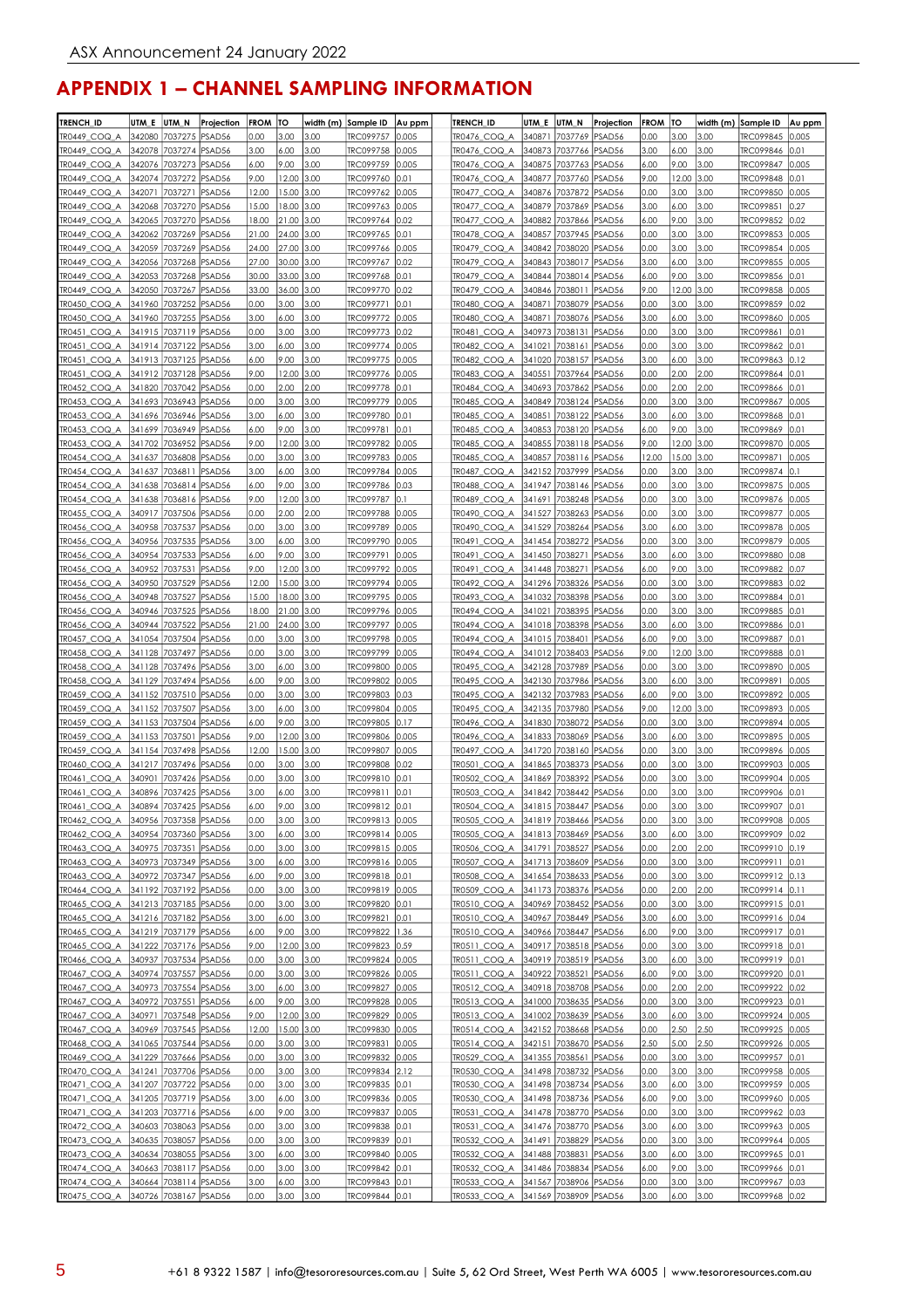| <b>TRENCH ID</b>             | UTM E            | UTM N                                   | Projection | <b>FROM</b>    | TO             | width (m) Sample ID |                                  | Au ppm         | <b>TRENCH ID</b>                   | UTM E            | UTM N                                   | Projection | <b>FROM</b>    | TO             | width (m)  Sample ID             | Au ppm         |
|------------------------------|------------------|-----------------------------------------|------------|----------------|----------------|---------------------|----------------------------------|----------------|------------------------------------|------------------|-----------------------------------------|------------|----------------|----------------|----------------------------------|----------------|
| TR0534_COQ A                 | 341552           | 7038609 PSAD56                          |            | 0.00           | 2.00           |                     | 2.00 TRC099970                   | 0.08           | TR0561_COQ_A                       | 341402           | 7037134 PSAD56                          |            | 6.00           | 9.00           | 3.00 TRC199079                   | 0.005          |
| TR0535 COQ A                 | 341515           | 7038517 PSAD56                          |            | 0.00           | 3.00           |                     | 3.00 TRC099971                   | 0.01           | TR0561 COQ A                       | 341405           | 7037133 PSAD56                          |            | 9.00           | 12.00          | 3.00 TRC199080                   | 0.005          |
| TR0535 COQ A                 | 341513           | 7038519 PSAD56                          |            | 3.00           | 6.00           |                     | 3.00 TRC099972                   | 0.01           | TR0561 COQ A                       | 341408           | 7037136 PSAD56                          |            | 12.00          | 15.00          | 3.00 TRC199082                   | 0.005          |
| TR0549 COQ A                 | 341642           | 7036703 PSAD56                          |            | 0.00           | 3.00           |                     | 3.00 TRC099995                   | 0.01           | TR0561 COQ A                       | 341412           | 7037135 PSAD56                          |            | 15.00          | 18.00          | 3.00 TRC199083                   | 0.005          |
| TR0549 COQ A                 | 341641           | 7036705 PSAD56                          |            | 3.00           | 6.00           |                     | 3.00 TRC099996                   | 0.02           | TR0562 COQ A                       | 341312           | 7037111 PSAD56                          |            | 0.00           | 3.00           | 3.00 TRC199084                   | 0.005          |
| TR0549 COQ A                 | 341641           | 7036709 PSAD56                          |            | 6.00           | 9.00           |                     | 3.00 TRC099997                   | 0.01           | TR0562 COQ A                       | 341314           | 7037108 PSAD56                          |            | 3.00           | 6.00           | 3.00 TRC199085                   | 0.005          |
| TR0549 COQ A<br>TR0549 COQ A | 341641<br>341641 | 7036711 PSAD56<br>7036714 PSAD56        |            | 9.00<br>12.00  | 12.00<br>15.00 |                     | 3.00 TRC099998<br>3.00 TRC099999 | 0.05<br>0.02   | TR0562 COQ A<br>TR0562 COQ A       | 341318<br>341321 | 7037114 PSAD56<br>7037115 PSAD56        |            | 6.00<br>9.00   | 9.00<br>12.00  | 3.00 TRC199086<br>3.00 TRC199087 | 0.005<br>0.005 |
| TR0549_COQ_A                 | 341641           | 7036717 PSAD56                          |            | 15.00          | 18.00          |                     | 3.00 TRC100000                   | 0.02           | TR0562_COQ_A                       | 341324           | 7037116 PSAD56                          |            | 12.00          | 15.00          | 3.00 TRC199088                   | 0.005          |
| TR0549 COQ A                 | 341641           | 7036720 PSAD56                          |            | 18.00          | 21.00          |                     | 3.00 TRC199002                   | 0.02           | TR0562_COQ_A                       | 341326           | 7037117 PSAD56                          |            | 15.00          | 18.00          | 3.00 TRC199090                   | 0.005          |
| TR0549 COQ A                 | 341641           | 7036723 PSAD56                          |            | 21.00          | 24.00          |                     | 3.00 TRC199003                   | 0.03           | TR0563 COQ A                       | 341306           | 7037057 PSAD56                          |            | 0.00           | 3.00           | 3.00 TRC199091                   | 0.04           |
| TR0549 COQ A                 | 341641           | 7036726 PSAD56                          |            | 24.00          | 27.00          |                     | 3.00 TRC199004                   | 0.01           | TR0563 COQ A                       | 341309           | 7037056 PSAD56                          |            | 3.00           | 6.00           | 3.00 TRC199092                   | 0.01           |
| TR0549 COQ A                 | 341641           | 7036729 PSAD56                          |            | 27.00          | 30.00          |                     | 3.00 TRC199005                   | 0.02           | TR0563 COQ A                       | 341307           | 7037054 PSAD56                          |            | 6.00           | 9.00           | 3.00 TRC199093                   | 0.03           |
| TR0549 COQ A                 | 341641           | 7036731 PSAD56                          |            | 30.00          | 33.00          |                     | 3.00 TRC199006                   | 0.03           | TR0563_COQ_A                       | 341308           | 7037052 PSAD56                          |            | 9.00           | 12.00          | 3.00 TRC199094                   | 0.07           |
| TR0549 COQ A                 | 341640           | 7036734 PSAD56                          |            | 33.00          | 36.00          |                     | 3.00 TRC199007                   | 0.05           | TR0563 COQ A                       | 341314           | 7037051 PSAD56                          |            | 12.00          | 15.00          | 3.00 TRC199095                   | 0.01           |
| TR0549_COQ_A<br>TR0549 COQ A | 341640<br>341639 | 7036737 PSAD56<br>7036740 PSAD56        |            | 36.00<br>39.00 | 39.00<br>42.00 |                     | 3.00 TRC199008<br>3.00 TRC199010 | 0.03<br>0.03   | TR0563_COQ_A<br>TR0563 COQ A       | 341315<br>341318 | 7037049 PSAD56<br>7037049 PSAD56        |            | 15.00<br>18.00 | 18.00<br>21.00 | 3.00 TRC199096<br>3.00 TRC199098 | 0.005<br>101.5 |
| TR0549 COQ A                 | 341639           | 7036742 PSAD56                          |            | 42.00          | 45.00          |                     | 3.00 TRC199011                   | 0.12           | TR0563 COQ A                       | 341315           | 7037044 PSAD56                          |            | 21.00          | 24.00          | 3.00 TRC199099                   | 0.1            |
| TR0549 COQ A                 | 341639           | 7036746 PSAD56                          |            | 45.00          | 48.00          |                     | 3.00 TRC199012                   | 0.04           | TR0563 COQ A                       | 341316           | 7037037 PSAD56                          |            | 24.00          | 27.00          | 3.00 TRC199100                   | 0.14           |
| TR0549 COQ A                 | 341639           | 7036750 PSAD56                          |            | 48.00          | 51.00          |                     | 3.00 TRC199013                   | 0.09           | TR0563 COQ A                       | 341319           | 7037036 PSAD56                          |            | 27.00          | 30.00          | 3.00 TRC199101                   | 0.03           |
| TR0549 COQ A                 | 341639           | 7036754 PSAD56                          |            | 51.00          | 54.00          |                     | 3.00 TRC199014                   | 0.04           | TR0563 COQ A                       | 341319           | 7037027 PSAD56                          |            | 30.00          | 33.00          | 3.00 TRC199102                   | 0.01           |
| TR0549 COQ A                 | 341639           | 7036756 PSAD56                          |            | 54.00          | 57.00          |                     | 3.00 TRC199015                   | 0.03           | TR0563 COQ A                       | 341318           | 7037024 PSAD56                          |            | 33.00          | 36.00          | 3.00 TRC199103                   | 0.11           |
| TR0549_COQ_A                 | 341639           | 7036759 PSAD56                          |            | 57.00          | 60.00          |                     | 3.00 TRC199016                   | 0.06           | TR0563_COQ_A                       | 341321           | 7037022 PSAD56                          |            | 36.00          | 39.00          | 3.00 TRC199104                   | 0.005          |
| TR0549 COQ A                 | 341639           | 7036762 PSAD56                          |            | 60.00          | 63.00          |                     | 3.00 TRC199018                   | 0.04           | TR0564 COQ A                       | 341237           | 7037160 PSAD56                          |            | 0.00           | 3.00           | 3.00 TRC199106                   | 0.01           |
| TR0549 COQ A                 | 341638           | 7036765 PSAD56                          |            | 63.00          | 66.00          |                     | 3.00 TRC199019                   | 0.02           | TR0564_COQ_A                       | 341236           | 7037158 PSAD56                          |            | 3.00           | 6.00           | 3.00 TRC199107                   | 0.005          |
| TR0549 COQ A<br>TR0549 COQ A | 341638<br>341638 | 7036777 PSAD56<br>7036781 PSAD56        |            | 66.00<br>69.00 | 69.00<br>72.00 |                     | 3.00 TRC199020<br>3.00 TRC199021 | 0.02<br>0.1    | TR0564 COQ A<br>TR0564 COQ A       | 341233<br>341200 | 7037160 PSAD56<br>7037155 PSAD56        |            | 6.00<br>9.00   | 9.00<br>12.00  | 3.00 TRC199108<br>3.00 TRC199109 | 0.01<br>0.01   |
| TR0549 COQ A                 | 341637           | 7036782 PSAD56                          |            | 72.00          | 75.00          |                     | 3.00 TRC199022                   | 0.04           | TR0564 COQ A                       | 341199           | 7037153 PSAD56                          |            | 12.00          | 15.00          | 3.00 TRC199110                   | 0.02           |
| TR0550 COQ A                 | 341467           | 7037036 PSAD56                          |            | 0.00           | 3.00           |                     | 3.00 TRC199023                   | 0.005          | TR0564_COQ_A                       | 341199           | 7037151 PSAD56                          |            | 15.00          | 18.00          | 3.00 TRC199111                   | 0.02           |
| TR0550 COQ A                 | 341471           | 7037031 PSAD56                          |            | 3.00           | 6.00           |                     | 3.00 TRC199024                   | 0.005          | TR0564 COQ A                       | 341200           | 7037150 PSAD56                          |            | 18.00          | 21.00          | 3.00 TRC199112                   | 0.01           |
| TR0550 COQ A                 | 341473           | 7037033 PSAD56                          |            | 6.00           | 9.00           |                     | 3.00 TRC199026                   | 0.005          | TR0564 COQ A                       | 341199           | 7037148 PSAD56                          |            | 21.00          | 24.00          | 3.00 TRC199114                   | 0.07           |
| TR0550 COQ A                 | 341467           | 7037028 PSAD56                          |            | 9.00           | 12.00          |                     | 3.00 TRC199027                   | 0.005          | TR0564 COQ A                       | 341197           | 7037147 PSAD56                          |            | 24.00          | 27.00          | 3.00 TRC199115                   | 0.07           |
| TR0550 COQ A                 | 341469           | 7037027 PSAD56                          |            | 12.00          | 15.00          |                     | 3.00 TRC199028                   | 0.005          | TR0564 COQ A                       | 341197           | 7037148 PSAD56                          |            | 27.00          | 30.00          | 3.00 TRC199116                   | 0.07           |
| TR0551 COQ A                 | 341463           | 7037012 PSAD56                          |            | 0.00           | 3.00           |                     | 3.00 TRC199029                   | 0.01           | TR0564 COQ A                       | 341195           | 7037150 PSAD56                          |            | 30.00          | 33.00          | 3.00 TRC199117                   | 0.33           |
| TR0551 COQ A<br>TR0551 COQ A | 341460<br>341457 | 7037009 PSAD56<br>7037005 PSAD56        |            | 3.00<br>6.00   | 6.00<br>9.00   |                     | 3.00 TRC199030<br>3.00 TRC199031 | 0.005<br>0.005 | TR0565 COQ A<br>TR0565_COQ_A       | 341374<br>341376 | 7037292 PSAD56<br>7037392 PSAD56        |            | 0.00<br>3.00   | 3.00<br>6.00   | 3.00 TRC199118<br>3.00 TRC199119 | 0.005<br>0.005 |
| TR0552_COQ_A                 | 341477           | 7037014 PSAD56                          |            | 0.00           | 3.00           |                     | 3.00 TRC199032                   | 0.68           | TR0565_COQ_A                       | 341381           | 7037290 PSAD56                          |            | 6.00           | 9.00           | 3.00 TRC199120                   | 0.01           |
| TR0552 COQ A                 | 341478           | 7037013 PSAD56                          |            | 3.00           | 6.00           |                     | 3.00 TRC199034                   | 0.01           | TR0565 COQ A                       | 341382           | 7037288 PSAD56                          |            | 9.00           | 12.00          | 3.00 TRC199122                   | 0.005          |
| TR0552 COQ A                 | 341476           | 7037013 PSAD56                          |            | 6.OC           | 9.00           |                     | 3.00 TRC199035                   | 0.005          | TR0566_COQ_A                       | 341338           | 7037314 PSAD56                          |            | 0.00           | 3.00           | 3.00 TRC199123                   | 0.005          |
| TR0552 COQ A                 | 341474           | 7037012 PSAD56                          |            | 9.00           | 12.00          |                     | 3.00 TRC199036                   | 0.03           | TR0566 COQ A                       | 341335           | 7037315 PSAD56                          |            | 3.00           | 6.00           | 3.00 TRC199124                   | 0.005          |
| TR0553 COQ A                 | 341472           | 7036999 PSAD56                          |            | 0.00           | 3.00           |                     | 3.00 TRC199037                   | 0.03           | TR0566 COQ A                       | 341335           | 7037312 PSAD56                          |            | 6.00           | 9.00           | 3.00 TRC199125                   | 0.01           |
| TR0554 COQ A                 | 341457           | 7037002 PSAD56                          |            | 0.00           | 3.00           |                     | 3.00 TRC199038                   | 0.4            | TR0567 COQ A                       | 341246           | 7037258 PSAD56                          |            | 0.00           | 3.00           | 3.00 TRC199126                   | 0.02           |
| TR0554 COQ A                 | 341453           | 7036997 PSAD56                          |            | 3.00           | 6.00           |                     | 3.00 TRC199039                   | 0.01           | TR0567 COQ A                       | 341247           | 7037256 PSAD56                          |            | 3.00           | 6.00           | 3.00 TRC199127                   | 0.01           |
| TR0555_COQ_A<br>TR0555 COQ A | 341424<br>341423 | 7036976 PSAD56<br>7036971 PSAD56        |            | 0.00<br>3.00   | 3.00<br>6.00   |                     | 3.00 TRC199040<br>3.00 TRC199042 | 0.01<br>0.01   | TR0567_COQ_A<br>TR0567 COQ A       | 341250<br>341249 | 7037255 PSAD56<br>7037253 PSAD56        |            | 6.00<br>9.00   | 9.00<br>12.00  | 3.00 TRC199128<br>3.00 TRC199130 | 0.04<br>0.005  |
| TR0556 COQ A                 | 341402           | 7036944 PSAD56                          |            | 0.00           | 3.00           |                     | 3.00 TRC199043                   | 0.04           | TR0567 COQ A                       | 341249           | 7037254 PSAD56                          |            | 12.00          | 15.00          | 3.00 TRC199131                   | 0.01           |
| TR0556 COQ A                 | 341399           | 7036942 PSAD56                          |            | 3.00           | 6.00           |                     | 3.00 TRC199044                   | 0.01           | TR0567 COQ A                       | 341249           | 7037252 PSAD56                          |            | 15.00          | 18.00          | 3.00 TRC199132                   | 0.005          |
| TR0557_COQ_A                 |                  | 341371 7036917 PSAD56                   |            | 0.00           | 3.00           |                     | 3.00 TRC199045                   | 0.02           | TR0567_COQ_A                       |                  | 341253 7037250 PSAD56                   |            |                | 18.00 21.00    | 3.00 TRC199133                   | 0.005          |
| TR0557_COQ_A                 |                  | 341374 7036914 PSAD56                   |            | 3.00           | 6.00           |                     | 3.00 TRC199046                   | 0.03           | TR0567_COQ_A                       |                  | 341258 7037247 PSAD56                   |            |                | 21.00 24.00    | 3.00 TRC199134                   | 0.005          |
| TR0558_COQ_A                 |                  | 341354 7036897 PSAD56                   |            | 0.00           | 3.00           |                     | 3.00 TRC199047                   | 0.01           | TR0567 COQ A                       |                  | 341258 7037245 PSAD56                   |            | 24.00          | 27.00          | 3.00 TRC199135                   | 0.005          |
| TR0558_COQ_A                 |                  | 341352 7036894 PSAD56                   |            | 3.00           | 6.00           |                     | 3.00 TRC199048                   | 0.01           | TR0567_COQ_A                       |                  | 341261 7037244 PSAD56                   |            | 27.00          | 30.00          | 3.00 TRC199136                   | 0.01           |
| TR0558_COQ_A                 | 341345           | 7036906 PSAD56                          |            | 6.00           | 9.00           |                     | 3.00 TRC199050                   | 0.01           | TR0568_COQ_A                       |                  | 341197 7037232 PSAD56                   |            | 0.00           | 3.00           | 3.00 TRC199138                   | 0.02           |
| TR0558_COQ_A<br>TR0558_COQ_A | 341346<br>341345 | 7036891 PSAD56<br>7036889 PSAD56        |            | 9.00<br>12.00  | 12.00<br>15.00 |                     | 3.00 TRC199051<br>3.00 TRC199052 | 0.02<br>0.02   | TR0568_COQ_A<br>TR0568_COQ_A       | 341192           | 341194 7037228 PSAD56<br>7037226 PSAD56 |            | 3.00<br>6.00   | 6.00<br>9.00   | 3.00 TRC199139<br>3.00 TRC199140 | 0.005<br>0.01  |
| TR0558_COQ_A                 | 341341           | 7036887 PSAD56                          |            | 15.00          | 18.00          |                     | 3.00 TRC199053                   | 0.005          | TR0568_COQ_A                       | 341184           | 7037221 PSAD56                          |            | 9.00           | 12.00          | 3.00 TRC199141                   | 0.005          |
| TR0558_COQ_A                 | 341339           | 7036889 PSAD56                          |            | 18.00          | 21.00          |                     | 3.00 TRC199054                   | 0.01           | TR0568_COQ_A                       | 341184           | 7037219 PSAD56                          |            | 12.00          | 15.00          | 3.00 TRC199142                   | 0.03           |
| TR0558_COQ_A                 |                  | 341337 7036887 PSAD56                   |            | 21.00          | 24.00          |                     | 3.00 TRC199055                   | 0.005          | TR0568_COQ_A                       |                  | 341184 7037215 PSAD56                   |            | 15.00          | 18.00          | 3.00 TRC199143                   | 0.23           |
| TR0558_COQ_A                 |                  | 341335 7036886 PSAD56                   |            | 24.00          | 27.00          |                     | 3.00 TRC199056                   | 0.13           | TR0569_COQ_A                       | 341226           | 7037297 PSAD56                          |            | 0.00           | 3.00           | 3.00 TRC199144                   | 0.005          |
| TR0558_COQ_A                 | 341333           | 7036886 PSAD56                          |            | 27.00          | 30.00          |                     | 3.00 TRC199058                   | 0.02           | TR0569_COQ_A                       | 341225           | 7037298 PSAD56                          |            | 3.00           | 6.00           | 3.00 TRC199146                   | 0.005          |
| TR0558_COQ_A                 |                  | 341330 7036887 PSAD56                   |            | 30.00          | 33.00          |                     | 3.00 TRC199059                   | 0.01           | TR0569_COQ_A                       | 341226           | 7037292 PSAD56                          |            | 6.00           | 9.00           | 3.00 TRC199147                   | 0.005          |
| TR0558_COQ_A                 | 341326           | 7036880 PSAD56                          |            | 33.00          | 36.00          |                     | 3.00 TRC199060<br>3.00 TRC199061 | 0.07           | TR0569_COQ_A                       | 341225           | 7037293 PSAD56                          |            | 9.00           | 12.00          | 3.00 TRC199148<br>3.00 TRC199149 | 0.005          |
| TR0558_COQ_A<br>TR0558_COQ_A | 341326           | 341327 7036879 PSAD56<br>7036876 PSAD56 |            | 36.00<br>39.00 | 39.00<br>42.00 |                     | 3.00 TRC199062                   | 0.03<br>0.02   | TR0570_COQ_A<br>TR0570_COQ_A       | 341173           | 341172 7037350 PSAD56<br>7037345 PSAD56 |            | 0.00<br>3.00   | 3.00<br>6.00   | 3.00 TRC199150                   | 0.01<br>0.02   |
| TR0559_COQ_A                 |                  | 341255 7036960 PSAD56                   |            | 0.00           | 3.00           |                     | 3.00 TRC199063                   | 0.21           | TR0570_COQ_A                       |                  | 341174 7037343 PSAD56                   |            | 6.00           | 9.00           | 3.00 TRC199151                   | 0.01           |
| TR0559_COQ_A                 | 341251           | 7036956 PSAD56                          |            | 3.00           | 6.00           |                     | 3.00 TRC199064                   | 0.05           | TR0570_COQ_A                       |                  | 341174 7037342 PSAD56                   |            | 9.00           | 12.00          | 3.00 TRC199152                   | 0.005          |
| TR0559_COQ_A                 | 341253           | 7036952 PSAD56                          |            | 6.00           | 9.00           |                     | 3.00 TRC199066                   | 0.08           | TR0571_COQ_A                       |                  | 341138 7037389 PSAD56                   |            | 0.00           | 3.00           | 3.00 TRC199154                   | 0.02           |
| TR0559_COQ_A                 |                  | 341250 7036952 PSAD56                   |            | 9.00           | 12.00          |                     | 3.00 TRC199067                   | 0.07           | TR0571_COQ_A                       | 341140           | 7037388 PSAD56                          |            | 3.00           | 6.00           | 3.00 TRC199155                   | 0.01           |
| TR0559_COQ_A                 | 341250           | 7036950 PSAD56                          |            | 12.00          | 15.00          |                     | 3.00 TRC199068                   | 0.13           | TR0571_COQ_A                       | 341151           | 7037380 PSAD56                          |            | 0.00           | 3.00           | 3.00 TRC199156                   | 0.005          |
| TR0559_COQ_A                 | 341248           | 7036946 PSAD56                          |            | 15.00          | 18.00          |                     | 3.00 TRC199069                   | 0.08           | TR0571_COQ_A                       | 341145           | 7037380 PSAD56                          |            | 3.00           | 6.00           | 3.00 TRC199157                   | 0.01           |
| TR0559_COQ_A                 | 341246           | 7036947 PSAD56                          |            | 18.00          | 21.00          |                     | 3.00 TRC199070<br>3.00 TRC199071 | 0.06           | TR0571_COQ_A                       | 341144           | 7037379 PSAD56                          |            | 6.00           | 9.00           | 3.00 TRC199158<br>3.00 TRC199159 | 0.01           |
| TR0560_COQ_A<br>TR0560_COQ_A | 341216           | 7036928 PSAD56<br>341211 7036927 PSAD56 |            | 0.00<br>3.00   | 3.00<br>6.00   |                     | 3.00 TRC199072                   | 2.24<br>1.01   | TR0571_COQ_A<br>TR0571_COQ_A       | 341142           | 7037376 PSAD56<br>341142 7037374 PSAD56 |            | 9.00<br>12.00  | 12.00<br>15.00 | 3.00 TRC199160                   | 0.01<br>0.005  |
| TR0560_COQ_A                 |                  | 341209 7036925 PSAD56                   |            | 6.00           | 9.00           |                     | 3.00 TRC199074                   | 0.07           | TR0572_COQ_A                       | 341075           | 7037426 PSAD56                          |            | 0.00           | 3.00           | 3.00 TRC199162                   | 0.06           |
| TR0560_COQ_A                 | 341207           | 7036924 PSAD56                          |            | 9.00           | 12.00          |                     | 3.00 TRC199075                   | 0.03           | TR0572_COQ_A                       | 341077           | 7037426 PSAD56                          |            | 3.00           | 6.00           | 3.00 TRC199163                   | 0.005          |
| TR0560_COQ_A                 | 341207           | 7036922 PSAD56                          |            | 12.00          | 15.00          |                     | 3.00 TRC199076                   | 0.02           | TR0572_COQ_A                       | 341078           | 7037424 PSAD56                          |            | 6.00           | 9.00           | 3.00 TRC199164                   | 0.01           |
| TR0561_COQ_A                 | 341396           | 7037136 PSAD56                          |            | 0.00           | 3.00           |                     | 3.00 TRC199077                   | 0.005          | TR0572_COQ_A                       | 341081           | 7037421 PSAD56                          |            | 9.00           | 12.00          | 3.00 TRC199165                   | 0.01           |
| TR0561_COQ_A                 |                  | 341398 7037135 PSAD56                   |            | 3.00           | 6.00           |                     | 3.00 TRC199078                   | 0.005          | TR0572_COQ_A                       |                  | 341082 7037421 PSAD56                   |            | 12.00          | 15.00          | 3.00 TRC199166                   | 0.01           |
|                              |                  |                                         |            |                |                |                     |                                  |                | TR0572 COQ A 341088 7037419 PSAD56 |                  |                                         |            |                | 15.00 18.00    | 3.00 TRC199167                   | 0.01           |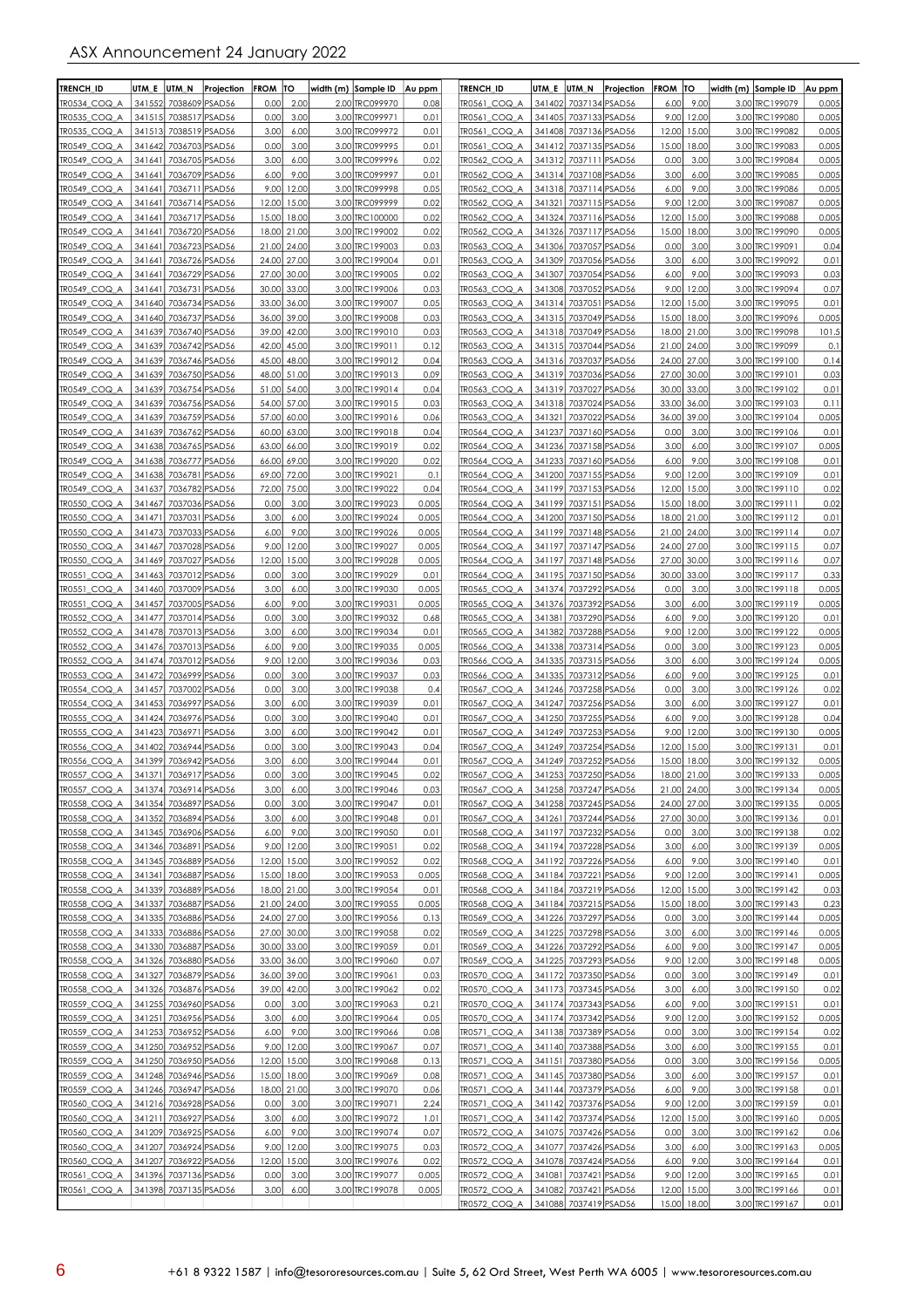## **APPENDIX 2 – JORC TABLES**

# **JORC Table 1**

### **Section 1: Sampling Techniques and Data**

### Section 1: Sampling Techniques and Data

| Criteria                      | <b>JORC Code explanation</b>                                                                                                                                                                                                                                                                                                                                                                                                                                                                                                                                                                                          | Commentary                                                                                                                                                                                                                                                                                                                                                                                                                                                                                                                        |  |  |  |  |
|-------------------------------|-----------------------------------------------------------------------------------------------------------------------------------------------------------------------------------------------------------------------------------------------------------------------------------------------------------------------------------------------------------------------------------------------------------------------------------------------------------------------------------------------------------------------------------------------------------------------------------------------------------------------|-----------------------------------------------------------------------------------------------------------------------------------------------------------------------------------------------------------------------------------------------------------------------------------------------------------------------------------------------------------------------------------------------------------------------------------------------------------------------------------------------------------------------------------|--|--|--|--|
| Sampling<br>techniques        | Nature and quality of sampling (e.g. cut<br>channels, random chips, or specific<br>specialised industry standard<br>measurement tools appropriate to the<br>minerals under investigation, such as<br>downhole gamma sondes, or handheld<br>XRF instruments, etc.). These examples<br>should not be taken as limiting the broad<br>meaning of sampling.                                                                                                                                                                                                                                                                | Tesoro completed channel sampling. Sampling<br>processes are considered appropriate for the style of<br>mineralisation.                                                                                                                                                                                                                                                                                                                                                                                                           |  |  |  |  |
|                               | Include reference to measures taken to<br>ensure sample representivity and the<br>appropriate calibration of any<br>measurement tools or systems used.                                                                                                                                                                                                                                                                                                                                                                                                                                                                | Tesoro completed channel sampling, Sampling<br>processes are considered appropriate for the style of<br>mineralisation. Channel sampling sites were painted<br>across the sample site by Tesoro geologists to the width<br>of the sample. Surficial material was removed from the<br>sample.                                                                                                                                                                                                                                      |  |  |  |  |
|                               | • Aspects of the determination of<br>mineralisation that are Material to the<br>Public Report. In cases where 'industry<br>standard' work has been done; this would<br>be relatively simple (e.g. 'reverse<br>circulation drilling was used to obtain 1 m<br>samples from which 3 kg was pulverised<br>to produce a 30 g charge for fire assay').<br>In other cases, more explanation may be<br>required, such as where there is coarse<br>gold that has inherent sampling<br>problems. Unusual commodities or<br>mineralisation types (e.g. submarine<br>nodules) may warrant disclosure of<br>detailed information. | Tesoro has completed a channel sampling program of<br>309 samples. Sampling was by industry standard<br>technique including:<br>location of the station using handheld GPS.<br>$\bullet$<br>Outcrop is brushed with a hand held brush to<br>clean off surficial debris prior to sampling.<br>A continuous rock chip sample is hammered<br>$\bullet$<br>off the outcrop along the painted sample line.<br>Samples of up to 2kg of rock are packed in<br>$\bullet$<br>plastic bags with assay-number tickets stapled<br>to the bag. |  |  |  |  |
| <b>Drilling</b><br>techniques | Drill type (e.g. core, reverse circulation,<br>$\bullet$<br>open-hole hammer, rotary air blast,<br>auger, Bangka, sonic, etc.) and details<br>(e.g. core diameter, triple or standard<br>tube, depth of diamond tails, face-<br>sampling bit or other type, whether core<br>is oriented and if so, by what method,<br>etc.).                                                                                                                                                                                                                                                                                          | No drilling has been completed in the reported results of<br>this report.                                                                                                                                                                                                                                                                                                                                                                                                                                                         |  |  |  |  |
| Drill sample<br>recovery      | Method of recording and assessing core<br>and chip sample recoveries and results<br>assessed.                                                                                                                                                                                                                                                                                                                                                                                                                                                                                                                         | No drilling has been completed in the reported results<br>of this report.                                                                                                                                                                                                                                                                                                                                                                                                                                                         |  |  |  |  |
|                               | Measures taken to maximise sample<br>recovery and ensure representative<br>nature of the samples.                                                                                                                                                                                                                                                                                                                                                                                                                                                                                                                     | No drilling has been completed in the reported results of<br>this report.                                                                                                                                                                                                                                                                                                                                                                                                                                                         |  |  |  |  |
|                               | Whether a relationship exists between<br>٠<br>sample recovery and grade and whether<br>sample bias may have occurred due to<br>preferential loss/gain of fine/coarse<br>material.                                                                                                                                                                                                                                                                                                                                                                                                                                     | No drilling has been completed in the reported results of<br>this report.                                                                                                                                                                                                                                                                                                                                                                                                                                                         |  |  |  |  |
| Logging                       | Whether core and chip samples have<br>$\bullet$<br>been geologically and geotechnically<br>logged to a level of detail to support<br>appropriate Mineral Resource estimation,<br>mining studies and metallurgical studies.                                                                                                                                                                                                                                                                                                                                                                                            | No drilling has been completed in the reported results of<br>this report.                                                                                                                                                                                                                                                                                                                                                                                                                                                         |  |  |  |  |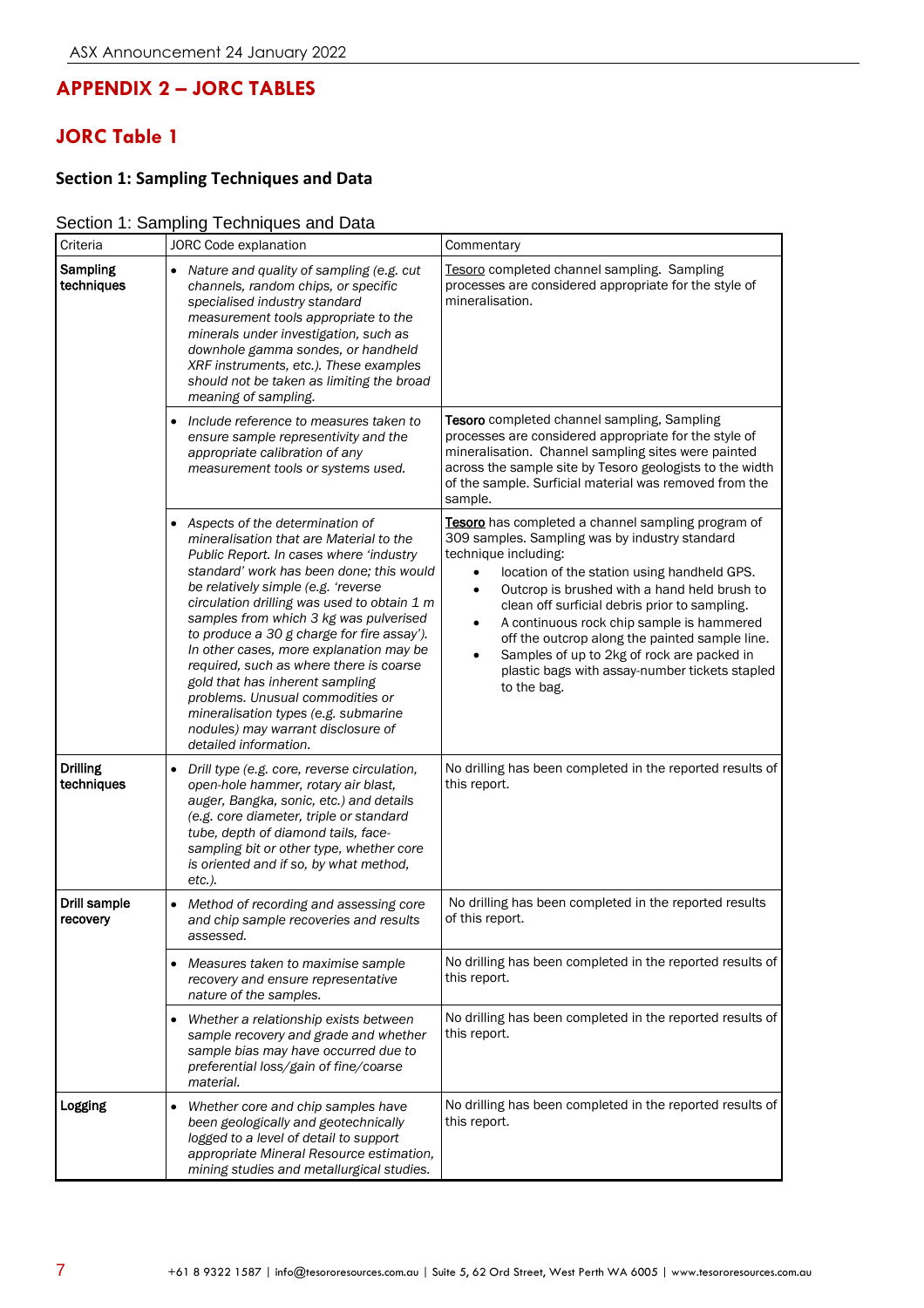| Criteria                                         | <b>JORC Code explanation</b>                                                                                                                                                                                                                     | Commentary                                                                                                                                                                                                                                                                                                 |  |  |  |  |
|--------------------------------------------------|--------------------------------------------------------------------------------------------------------------------------------------------------------------------------------------------------------------------------------------------------|------------------------------------------------------------------------------------------------------------------------------------------------------------------------------------------------------------------------------------------------------------------------------------------------------------|--|--|--|--|
|                                                  | Whether logging is qualitative or<br>$\bullet$<br>quantitative in nature. Core (or costean,<br>channel, etc.) photography.                                                                                                                       | No drilling has been completed in the reported results of<br>this report.                                                                                                                                                                                                                                  |  |  |  |  |
|                                                  | The total length and percentage of the<br>relevant intersections logged.                                                                                                                                                                         | No drilling has been completed in the reported results of<br>this report.                                                                                                                                                                                                                                  |  |  |  |  |
| Subsampling<br>techniques and                    | • If core, whether cut or sawn and whether<br>quarter, half or all core taken.                                                                                                                                                                   | No drilling has been completed in the reported results of<br>this report.                                                                                                                                                                                                                                  |  |  |  |  |
| sample<br>preparation                            | If non-core, whether riffled, tube sampled,<br>rotary split, etc. and whether sampled wet<br>or dry.                                                                                                                                             | No drilling has been completed in the reported results of<br>this report.                                                                                                                                                                                                                                  |  |  |  |  |
|                                                  | For all sample types, the nature, quality<br>and appropriateness of the sample<br>preparation technique.                                                                                                                                         | No drilling has been completed in the reported results of<br>this report.                                                                                                                                                                                                                                  |  |  |  |  |
|                                                  | Quality control procedures adopted for all<br>subsampling stages to maximise<br>representivity of samples.                                                                                                                                       | No drilling has been completed in the reported results of<br>this report.                                                                                                                                                                                                                                  |  |  |  |  |
|                                                  | Measures taken to ensure that the<br>sampling is representative of the in-situ<br>material collected, including for instance<br>results for field duplicate/second-half<br>sampling.                                                             | No drilling has been completed in the reported results of<br>this report.                                                                                                                                                                                                                                  |  |  |  |  |
|                                                  | Whether sample sizes are appropriate to<br>the grain size of the material being<br>sampled.                                                                                                                                                      | No drilling has been completed in the reported results of<br>this report.                                                                                                                                                                                                                                  |  |  |  |  |
| Quality of assay<br>data and<br>laboratory tests | The nature, quality and appropriateness<br>$\bullet$<br>of the assaying and laboratory<br>procedures used and whether the<br>technique is considered partial or total.                                                                           | Tesoro's channel sampling program, was undertaken<br>using a 50g fire assay technique for gold.<br>QAQC data was monitored and reported by Cube<br>Consulting. Reviewing the summary of results by Cube<br>the overall survey is of reasonable quality and fit for<br>purpose for geochemical exploration. |  |  |  |  |
|                                                  | For geophysical tools, spectrometers,<br>handheld XRF instruments, etc., the<br>parameters used in determining the<br>analysis including instrument make and<br>model, reading times, calibrations factors<br>applied and their derivation, etc. | Standard chemical analyses were used for grade<br>determination. There was no reliance on determination<br>of analysis by geophysical tools.                                                                                                                                                               |  |  |  |  |
|                                                  | Nature of quality control procedures<br>adopted (e.g. standards, blanks,<br>duplicates, external laboratory checks)<br>and whether acceptable levels of<br>accuracy (i.e. lack of bias) and precision<br>have been established.                  | Standards and blanks have been inserted into the<br>sample stream every 20 samples, which is deemed<br>acceptable for a program of this nature.                                                                                                                                                            |  |  |  |  |
| Verification of<br>sampling and<br>assaying      | The verification of significant<br>$\bullet$<br>intersections by either independent or<br>alternative company personnel.                                                                                                                         | No drilling has been completed in the reported results of<br>this report.                                                                                                                                                                                                                                  |  |  |  |  |
|                                                  | The use of twinned holes.                                                                                                                                                                                                                        | No drilling has been completed in the reported results of<br>this report.                                                                                                                                                                                                                                  |  |  |  |  |
|                                                  | Documentation of primary data, data<br>٠<br>entry procedures, data verification, data<br>storage (physical and electronic)<br>protocols.                                                                                                         | Sample data is digitally entered and stored following<br>documented sample and data handling protocols which<br>have been reviewed by CSA Global. The protocols are<br>considered adequate.                                                                                                                |  |  |  |  |
|                                                  | Discuss any adjustment to assay data.                                                                                                                                                                                                            | No adjustments were made to Tesoro geochemistry                                                                                                                                                                                                                                                            |  |  |  |  |
| Location of data<br>points                       | • Accuracy and quality of surveys used to<br>locate drill holes (collar and downhole<br>surveys), trenches, mine workings and<br>other locations used in Mineral Resource<br>estimation.                                                         | Sample locations have been located using a handheld GPS                                                                                                                                                                                                                                                    |  |  |  |  |
|                                                  | Specification of the grid system used.                                                                                                                                                                                                           | The El Zorro Project uses the PSAD56 grid system                                                                                                                                                                                                                                                           |  |  |  |  |
|                                                  | Quality and adequacy of topographic<br>control.                                                                                                                                                                                                  | The topography generated from a detailed topographic<br>survey and generation of a DTM                                                                                                                                                                                                                     |  |  |  |  |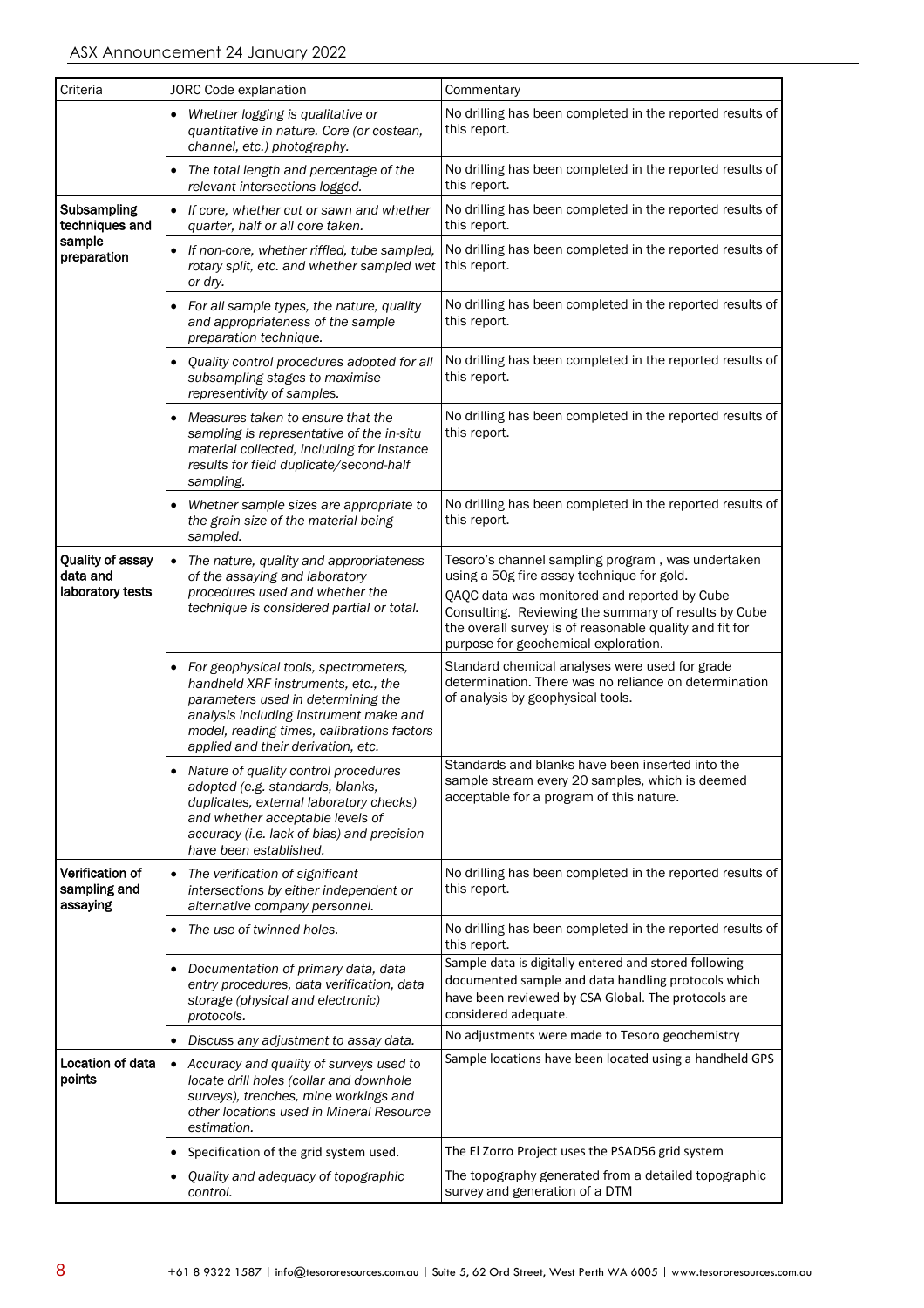| Criteria                                                         | JORC Code explanation                                                                                                                                                                                                                       | Commentary                                                                                                                                                                                                                                                                                                                                                                                                   |  |  |  |  |
|------------------------------------------------------------------|---------------------------------------------------------------------------------------------------------------------------------------------------------------------------------------------------------------------------------------------|--------------------------------------------------------------------------------------------------------------------------------------------------------------------------------------------------------------------------------------------------------------------------------------------------------------------------------------------------------------------------------------------------------------|--|--|--|--|
| Data spacing<br>and distribution                                 | • Data spacing for reporting of Exploration<br>Results.                                                                                                                                                                                     | The channel sampling is collected on a nominal 1m long<br>channel, up to a maximum of 3m. this spacing is<br>deemed acceptable for the style of mineralisation.                                                                                                                                                                                                                                              |  |  |  |  |
|                                                                  | Whether the data spacing and<br>distribution is sufficient to establish the<br>degree of geological and grade continuity<br>appropriate for the Mineral Resource and<br>Ore Reserve estimation procedure(s) and<br>classifications applied. | The channel sample spacing is deemed appropriate for<br>this stage of exploration.                                                                                                                                                                                                                                                                                                                           |  |  |  |  |
|                                                                  | Whether sample compositing has been<br>applied.                                                                                                                                                                                             | No compositing has been used                                                                                                                                                                                                                                                                                                                                                                                 |  |  |  |  |
| Orientation of<br>data in relation<br>to geological<br>structure | Whether the orientation of sampling<br>$\bullet$<br>achieves unbiased sampling of possible<br>structures and the extent to which this is<br>known, considering the deposit type.                                                            | Channel samples are generally, where p[possible,<br>sampled perpendicular to interpreted geological<br>structures.                                                                                                                                                                                                                                                                                           |  |  |  |  |
|                                                                  | • If the relationship between the drilling<br>orientation and the orientation of key<br>mineralised structures is considered to<br>have introduced a sampling bias, this<br>should be assessed and reported if<br>material.                 | No drilling has been completed in the reported results of<br>this report.                                                                                                                                                                                                                                                                                                                                    |  |  |  |  |
| Sample security                                                  | The measures taken to ensure sample<br>$\bullet$<br>security.                                                                                                                                                                               | Chain of Custody of digital data is managed by the<br>Company. Physical material was stored on site and,<br>when necessary, delivered to the assay laboratory.<br>Thereafter laboratory samples were controlled by the<br>nominated laboratory which to date has been ALS<br>Laboratories, Santiago. All sample collection was<br>controlled by digital sample control file(s) and hardcopy<br>ticket books. |  |  |  |  |
| Audits or reviews                                                | The results of any audits or reviews of<br>$\bullet$<br>sampling techniques and data.                                                                                                                                                       | No audits have been undertaken.                                                                                                                                                                                                                                                                                                                                                                              |  |  |  |  |

*(Criteria in this section apply to all succeeding sections)*

## **Section 2: Reporting of Exploration Results**

*(Criteria listed in the preceding section also apply to this section)*

| Criteria                                                | <b>JORC Code explanation</b>                                                                                                                                                                                                                                                                                | Commentary                                                                                                                                                                                                                                                             |  |  |  |  |  |
|---------------------------------------------------------|-------------------------------------------------------------------------------------------------------------------------------------------------------------------------------------------------------------------------------------------------------------------------------------------------------------|------------------------------------------------------------------------------------------------------------------------------------------------------------------------------------------------------------------------------------------------------------------------|--|--|--|--|--|
| <b>Mineral</b><br>tenement and<br>land tenure<br>status | Type, reference name/number, location and<br>$\bullet$<br>ownership including agreements or material<br>issues with third parties such as joint<br>ventures, partnerships, overriding royalties,<br>native title interests, historical sites,<br>wilderness or national park and<br>environmental settings. | Information regarding tenure is included in the Company's<br>September 2021 quarterly activities report released to the ASX<br>on 29 October 2021.                                                                                                                     |  |  |  |  |  |
|                                                         | The security of the tenure held at the time of<br>$\bullet$<br>reporting along with any known impediments<br>to obtaining a licence to operate in the area.                                                                                                                                                 | The Concession is believed to be in good standing with the<br>governing authority and there is no known impediment to<br>operating in the area.                                                                                                                        |  |  |  |  |  |
| <b>Exploration</b><br>done by other<br>parties          | Acknowledgment and appraisal of exploration<br>by other parties.                                                                                                                                                                                                                                            | Little historical exploration has been undertaken in either project<br>area. Coeur d'Alene's Chilean exploration division undertook<br>activities on the Coquetas prospect, under an option agreement<br>with the previous owners between April 1990 and January 1993. |  |  |  |  |  |
| Geology                                                 | Deposit type, geological setting and style of<br>$\bullet$<br>mineralisation.                                                                                                                                                                                                                               | The mineralisation model is to likely to be intrusive related gold<br>deposit. The key characteristics that are consistent with this<br>style deposit include:                                                                                                         |  |  |  |  |  |
|                                                         |                                                                                                                                                                                                                                                                                                             | Low sulphide content, (typically <5%); reduced ore mineral<br>$\bullet$<br>assemblage that typically comprises pyrite and lacks primary<br>magnetite or hematite                                                                                                       |  |  |  |  |  |
|                                                         |                                                                                                                                                                                                                                                                                                             | Mineralisation occurs as sheeted vein deposits or stockwork<br>assemblages and often combine gold with variably elevated<br>Bi, W, As, Mo, Te, and/or Sb but low concentrations of base<br>metals as seen in the initial four holes by Tesoro at El Zorro              |  |  |  |  |  |
|                                                         |                                                                                                                                                                                                                                                                                                             | Restricted and commonly weak proximal hydrothermal<br>alteration                                                                                                                                                                                                       |  |  |  |  |  |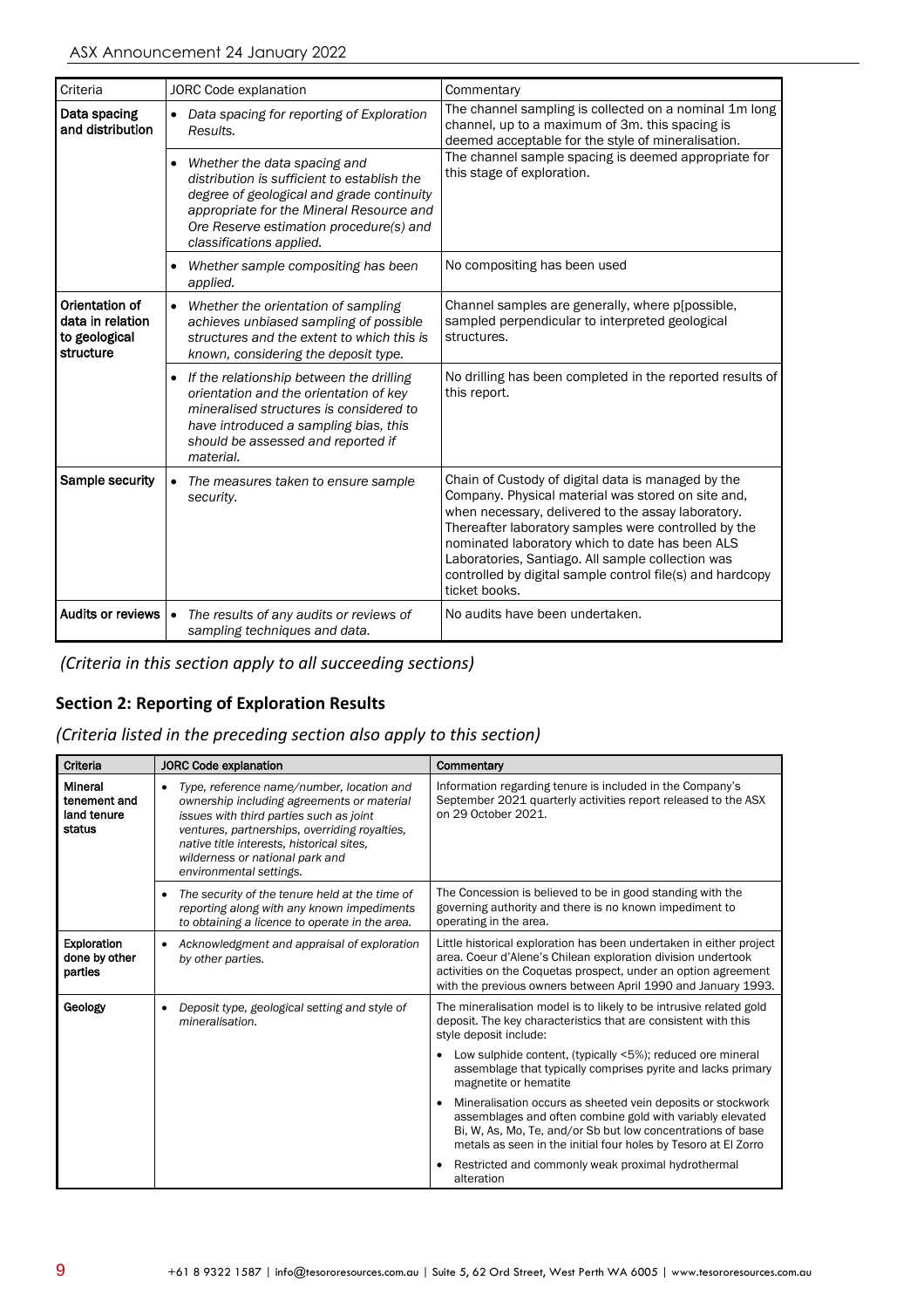| <b>Criteria</b>                                      | <b>JORC Code explanation</b>                                                                                                                                                                                                                                                                                                                                                                                                                                                                                                                                                                                                                                                                                                           | Commentary                                                                                                                                                                                                                                        |
|------------------------------------------------------|----------------------------------------------------------------------------------------------------------------------------------------------------------------------------------------------------------------------------------------------------------------------------------------------------------------------------------------------------------------------------------------------------------------------------------------------------------------------------------------------------------------------------------------------------------------------------------------------------------------------------------------------------------------------------------------------------------------------------------------|---------------------------------------------------------------------------------------------------------------------------------------------------------------------------------------------------------------------------------------------------|
|                                                      |                                                                                                                                                                                                                                                                                                                                                                                                                                                                                                                                                                                                                                                                                                                                        | Intrusions of intermediate to felsic composition.                                                                                                                                                                                                 |
| <b>Drillhole</b><br>information                      | A summary of all information material to the<br>understanding of the exploration results<br>including a tabulation of the following<br>information for all Material drillholes:<br>easting and northing of the drillhole collar<br>$\circ$<br>elevation or RL (Reduced Level - elevation<br>$\circ$<br>above sea level in metres) of the drillhole<br>collar<br>dip and azimuth of the hole<br>$\circ$<br>o downhole length and interception depth<br>o hole length.<br>If the exclusion of this information is justified<br>on the basis that the information is not<br>Material and this exclusion does not detract<br>from the understanding of the report, the<br>Competent Person should clearly explain why<br>this is the case. | See prospectus dated 30 <sup>th</sup> October 2019 lodged by Plukka Ltd                                                                                                                                                                           |
| Data<br>aggregation<br>methods                       | In reporting Exploration Results, weighting<br>٠<br>averaging techniques, maximum and/or<br>minimum grade truncations (e.g. cutting of<br>high grades) and cut-off grades are usually<br>Material and should be stated.                                                                                                                                                                                                                                                                                                                                                                                                                                                                                                                | <b>El Zorro:</b> No cutting of grades has been undertaken at this early<br>stage of exploration.<br>Channel intercepts are calculated using a length weighted<br>averaging method.                                                                |
|                                                      | Where aggregate intercepts incorporate short<br>lengths of high grade results and longer<br>lengths of low grade results, the procedure<br>used for such aggregation should be stated<br>and some typical examples of such<br>aggregations should be shown in detail.                                                                                                                                                                                                                                                                                                                                                                                                                                                                  | Along Channel length weighted average results are calculated<br>using a 0.20g/t Au cut off and a maximum of 5m internal<br>dilution                                                                                                               |
|                                                      | The assumptions used for any reporting of<br>metal equivalent values should be clearly<br>stated.                                                                                                                                                                                                                                                                                                                                                                                                                                                                                                                                                                                                                                      | No metal equivalents are reported.                                                                                                                                                                                                                |
| Relationship<br>between                              | These relationships are particularly important<br>٠<br>in the reporting of Exploration Results.                                                                                                                                                                                                                                                                                                                                                                                                                                                                                                                                                                                                                                        |                                                                                                                                                                                                                                                   |
| mineralisation<br>widths and<br>intercept<br>lengths | If the geometry of the mineralisation with<br>٠<br>respect to the drillhole angle is known, its<br>nature should be reported.                                                                                                                                                                                                                                                                                                                                                                                                                                                                                                                                                                                                          | <b>EL Zorro:</b> The mineralisation forms sub-vertical sheeted veins<br>and individual veins and may form plunging zones within the<br>mineralised structures. Drilling and sampling by Tesoro has been<br>undertaken to test these orientations. |
|                                                      | If it is not known and only the downhole<br>lengths are reported, there should be a clear<br>statement to this effect (e.g. 'downhole<br>length, true width not known').                                                                                                                                                                                                                                                                                                                                                                                                                                                                                                                                                               | <b>EL Zorro:</b> Exploration results are reported as along channel<br>widths as the true width is not known with any certainty.                                                                                                                   |
| <b>Diagrams</b>                                      | Appropriate maps and sections (with scales)<br>٠<br>and tabulations of intercepts should be<br>included for any significant discovery being<br>reported These should include, but not be<br>limited to a plan view of drillhole collar<br>locations and appropriate sectional views.                                                                                                                                                                                                                                                                                                                                                                                                                                                   | Relevant maps and diagrams are included in the body of the<br>report.                                                                                                                                                                             |
| Balanced<br>reporting                                | Where comprehensive reporting of all<br>٠<br>Exploration Results is not practicable,<br>representative reporting of both low and high<br>grades and/or widths should be practiced to<br>avoid misleading reporting of Exploration<br>Results.                                                                                                                                                                                                                                                                                                                                                                                                                                                                                          | All assay results from sampling are reported.                                                                                                                                                                                                     |
| Other<br>substantive<br>exploration<br>data          | Other exploration data, if meaningful and<br>٠<br>material, should be reported including (but<br>not limited to): geological observations;<br>geophysical survey results; geochemical<br>survey results; bulk samples - size and<br>method of treatment; metallurgical test<br>results; bulk density, groundwater,<br>geotechnical and rock characteristics;<br>potential deleterious or contaminating<br>substances.                                                                                                                                                                                                                                                                                                                  | All material exploration data is reported in the body of the report.                                                                                                                                                                              |
| <b>Further work</b>                                  | The nature and scale of planned further work<br>٠<br>(e.g. tests for lateral extensions or depth<br>extensions or large-scale step-out drilling).                                                                                                                                                                                                                                                                                                                                                                                                                                                                                                                                                                                      | <b>El Zorro:</b> Further work will be focused on drill testing the<br>Coquetas mineralisation and additional prospects as defined in<br>the work program. Core will be used for metallurgical testwork<br>and resource modelling is planned.      |